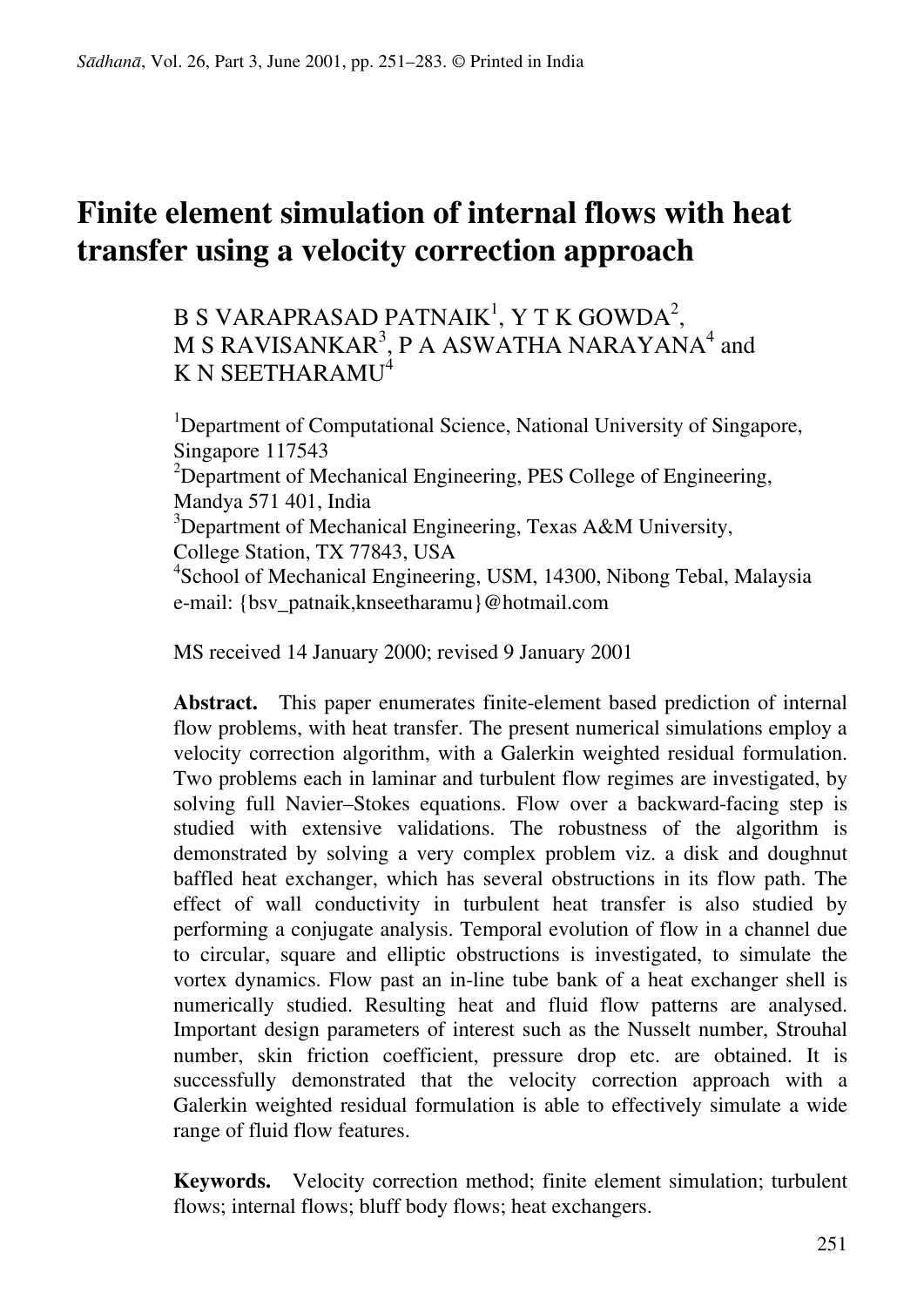## **1. Introduction**

Most flows of technological interest are turbulent, at least in some regions. For many of these flows, relatively simple prediction methods suffice to produce results of engineering accuracy. However, for high technology applications, more precise tools and procedures are highly essential. Internal flows such as the flow through straight and curved ducts, channels, cascades, diffusers, nozzles, combustion chambers, turbo-machinery stators, rotors etc. are some of the most complex flows encountered in practice.

Fluid dynamics and heat transfer behaviour of laminar and turbulent flows in ducts and channels with obstacles have wide applications in heat exchangers. Design and performance of heat exchangers can be optimized if the quantitative influence of various operating conditions could be pre-determined. Basic understanding of fluid flow and heat transfer forms the primary basis for gaining useful insights. Compared to segmental baffles, disk and doughnut baffles have not enjoyed similar popularity, mainly due to manufacturing problems and the absence of similar information on heat transfer and pressure drop. Hence, conjugate analysis of turbulent flow in a disk and doughnut baffled heat exchanger is chosen as one of the problems for investigation.

Flow past tube banks with a variety of configurations has wide applications, such as heat exchangers, nuclear reactors, boilers, condensers, waste heat recovery systems etc. An understanding of wake behaviour and the associated dynamics for flow about a single cylinder and an array of tubes forms the first step towards better and improved design of heat transfer equipment. Due to smaller flow passages, and a tighter packing of the tube bundle, heat exchanger design range is sometimes well within the laminar flow regime. A common understanding is that turbulent flows provide high heat transfer coefficients and, hence, are desirable for this class of applications. On the contrary, it leads to increased pumping costs, which should be taken into consideration at the design stage. Therefore, laminar flow heat exchangers can also offer substantial weight, volume, space and cost savings. Thus, there is wide interest in the study of fluid friction and heat transfer in heat exchangers where the shell side fluid can be classified as laminar. Apart from heat exchangers (compact and, shell and tube etc.), application of laminar flow theory over tubes has relevance in aerospace, nuclear, biomedical, electronics and instrumentation fields. Such a wide range of practical applications have motivated the analysis on flow past a bundle of cylinders in laminar flow. Further, as a good precursor to this problem, the flow past a single cylinder, as an obstruction in a channel is investigated with extensive comparisons. Flow past a cylinder in a channel is a problem of fundamental importance and has potentially strong application in vortex shedding flow meters. Flow past three basic shapes, viz., square, circular and elliptic configurations, as obstacles in a channel is chosen for the analysis.

With the fast emerging *tera-power* of the modern day digital computers, numerical simulations have virtually stolen the limelight from the traditional place occupied by experiments for engineering problem-solving, and scientific reliability. Indeed, numerical simulations have emerged as a cheaper alternative in some cases, or at least as complementary in several other situations. Finite element method is one of the most

A list of symbols is given at the end of the paper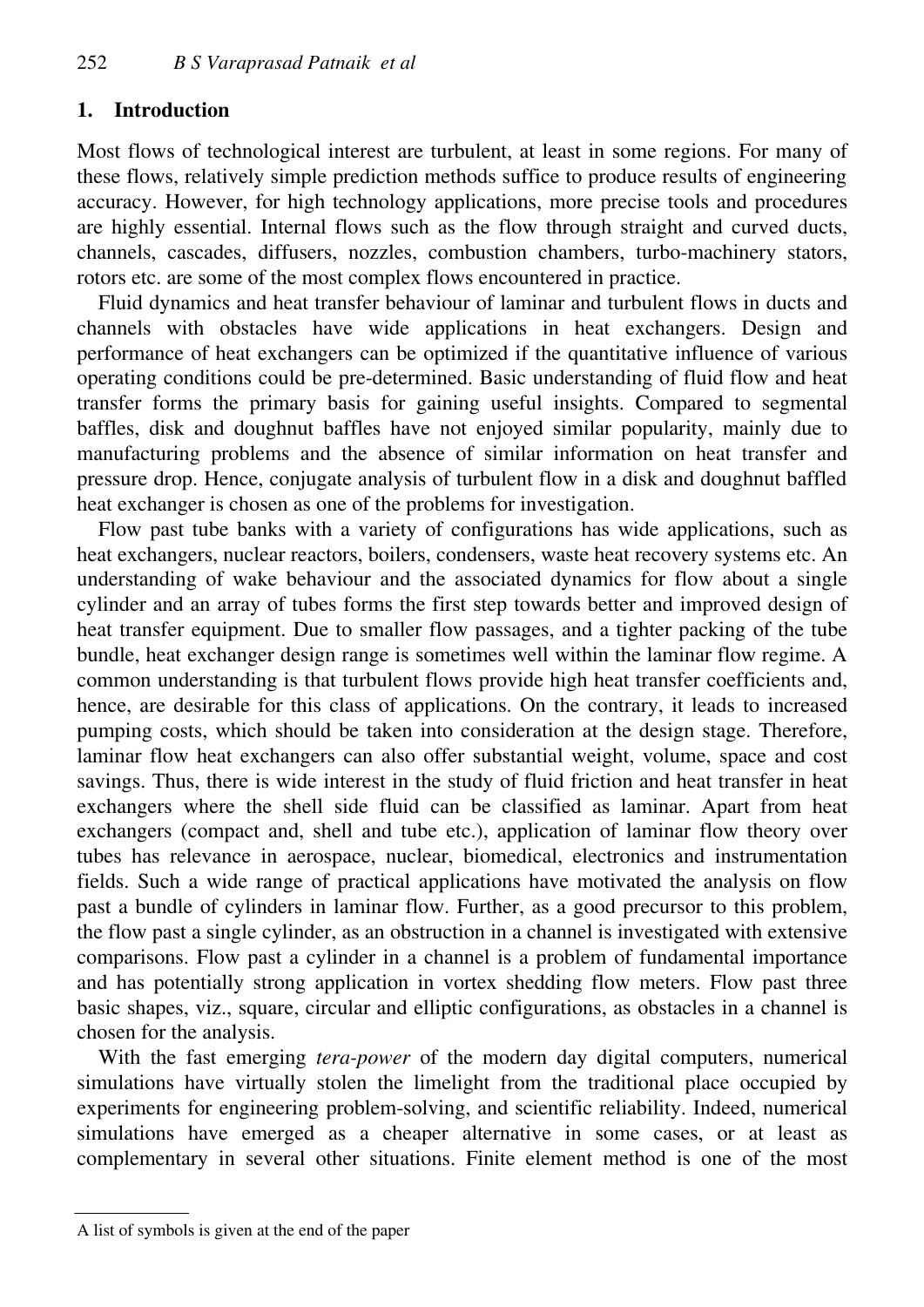popular tools for engineering analysis and design. It has an enviable generality and a variety of boundary conditions can be implemented with ease. The ability to deal with arbitrary and complex geometries is its major advantage over competing methods. In finite elements, the equations are multiplied by a weight function before they are integrated over the entire domain. This is a distinguishing feature compared to either finite difference or finite volume methods. Finite element method is relatively easy to analyse mathematically, and can be shown to have optimality properties. In the present study, we employ a velocity correction algorithm with a finite element based Galerkin weighted residual formulation. The Reynolds averaged form of the Navier–Stokes equations (RANS) together with a workable turbulence model is the most practical means of computing this class of complex flows in fluid mechanics. Flow past a backward facing step and a disk and doughnut heat exchanger is solved using  $k - l$  and  $k - \varepsilon$  models. Flow in a channel with a single cylindrical blockage and a bank of cylinders is solved under laminar flow conditions.

### **2. Earlier studies**

In a macroscopic sense, laminar flows are well-ordered and are characterized by the sliding of one fluid layer over another. On the contrary, turbulent flows are rather eddying and chaotic even at the macroscopic level. Computational fluid dynamics (CFD) facilitates the numerical simulation of fluid flow features for both laminar and turbulent flows by solving appropriate partial differential equations. In contrast to the revolutionary pace of CFD, developments in turbulence modeling have been only evolutionary and the resulting pace of improvement has frustrated the CFD community (Marvin & Huang 1998). This frustration largely stems from the lack of clear choice for a general turbulence model. As state-of-the-art computers have advanced, so has the range and size of tasks demanded of them. As larger and much faster machines come along, more complex flow models will be applied. Hence, bigger, faster and less expensive computers will always be sought after. But, if maximum benefit is to be obtained, three major areas need attention. These are – computational algorithms, methods of dealing with complex geometries and turbulence models (Ferziger 1987).

Grossly there are three main approaches to turbulent flow simulations: (i) DNS (ii) LES and (iii) Reynolds averaging. It is universally believed that Navier–Stokes (N–S) equations adequately and exactly represent both laminar and turbulent flows. If three-dimensional N-S equations can be solved on a fine enough grid with an exceptionally accurate discretization method, both fine and large scale aspects of turbulence can be captured, which is called direct numerical simulation (DNS) of turbulence. The modeling efforts and simplifications are essentially due to the difficulty in solving the full N-S equations on a very fine grid. In large eddy simulation (LES), only larger eddies can be resolved. Effects of eddies smaller than the mesh size are simulated by sub-grid scale (SGS) models and the predictions are as good as DNS. However, large amount of computational time is still needed to get the statistics. Further, DNS and LES are very expensive and engineers do not want the output of all the three instantaneous velocity components and pressure as a function of *X*, *Y*, *Z* and time, they only need the basic statistics. This brings us to the really sweeping simplification of Reynolds averaging (Bradshaw 1996). Thus, the main task boils down to relating the Reynolds stresses  $(\overline{u'_i u'_j})$  to the turbulent flow parameters and the mean flow field.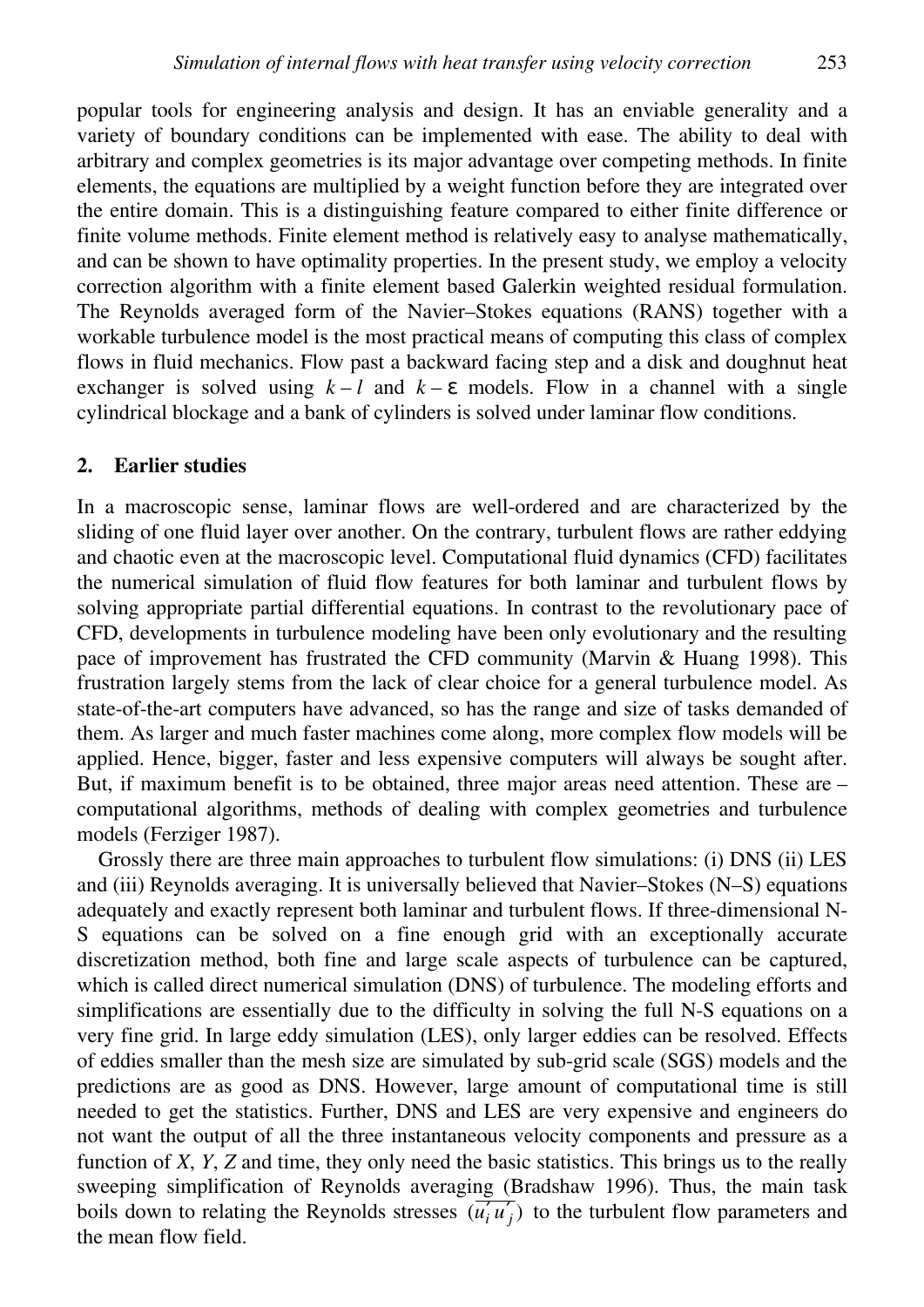A variety of turbulent flow models are available in the literature (see Launder & Spalding 1972; Rodi 1984; Ferziger 1987 and Leschziner 1993). The review by Ferziger (1987) provides a concise but excellent description of various levels of turbulent flow simulations. He has discussed different Reynolds averaged turbulence models, treatment of geometrically complex flows and solution techniques. Correlations, integral methods, one-point and two-point average methods, LES and DNS, represent various levels of turbulent flow simulations. The most popular one-point closure models neglect the effect of molecular viscosity in comparison with the eddy viscosity. Such an assumption is valid only in the fully turbulent regions as it cannot resolve the viscous sub-layer, which is formed close to the solid boundaries. There are two distinct approaches to overcome this drawback. The wall function approach is also called *the high Re version*, while the other, which incorporates damping functions in the model, is known as *the low Re version* of turbulence modelling.

Two-equation models are among the most popular turbulence models for scientific and engineering calculations. The celebrated  $k - \epsilon$  model was originally from Jones & Launder (1972); however, the empirical constants in common use are those recommended by Launder & Sharma (1974). In these models, two separate transport equations are solved to determine the length of the velocity scales for the eddy viscosity. By doing so, the necessity to specify the length scale on an *ad hoc* basis can be avoided. Nallasamy (1987) gives an excellent review of turbulent internal flows. The  $k - \varepsilon$  model is used in most of the two-dimensional flow calculations reported in the literature. The  $k - \varepsilon$  model predicts many flows, including separation and other complex 3-D flow features with an accuracy that is sufficient enough for practical purposes (Rodi 1982). According to Rodi, stress equation models simulate turbulence in a more realistic way and are capable of describing many of the features that defy simulation with an isotropic eddy viscosity model. However, models of this type are rather complex and more expensive. Hence, they are not very suitable for practical applications. Thus, he favours the  $k - \varepsilon$  model as the best among the models tested. Taylor *et al* (1981); Durst & Tropea (1982) and Isomoto & Honmd (1989), have studied the problem of turbulent flow over a backward facing step. Formulation and appraisal of prediction methods, and improvements in current design practice for a shell and tube heat exchangers with disk and doughnut baffles, is available in the recent study of Li & Kottke (1999).

There is a vast amount of literature on bluff body wakes, particularly behind circular and square configurations (see Kovasznay 1949; Ökajima 1982; Blevins 1990; Williamson 1996). Even after over a century of effort, by researchers and engineers, the problem of bluff body flow remains entirely in the descriptive and empirical realm of knowledge. Numerical simulations are not theoretical solutions but are experimental ones, parallel to those realized in the laboratory (Roshko 1993). Systematic experimental and numerical investigations have been undertaken by Ökajima (1982, 1990) to study the problem of vortex shedding behind rectangular cylinders of different aspect ratios. Davis *et al* (1984) have reported both numerical and experimental simulations for flow over a square configuration in a channel. Mukhopadhyay *et al* (1992) have investigated the influence of a square blockage in a channel by employing a modified version of the MAC method. Braza *et al* (1986) have distinctly enumerated the chief sources of perturbation, which cause unsteadiness in experimental and numerical simulations. Perry *et al* (1982) have proposed the concept of *alley-way* as the mechanism responsible for vortex street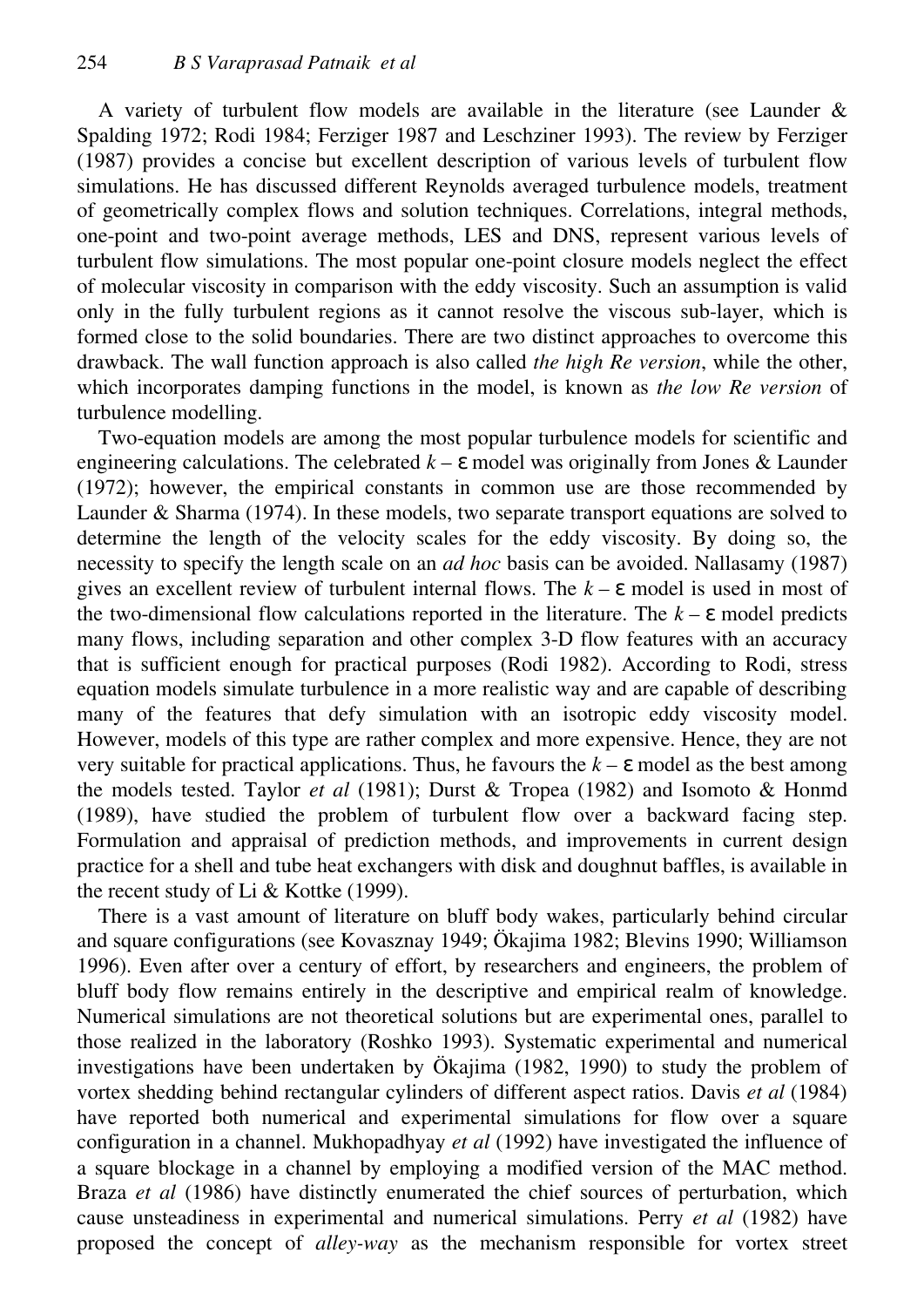formation. A visualized account of the shedding patterns is given by Sa & Chang (1991) and also Patnaik *et al* (1996). Kelkar & Patankar (1992) have performed a linear stability analysis and predicted the onset of unsteadiness arising out of vortex shedding. Further, an understanding of the laminar flow past a circular cylinder forms the first step towards understanding the vastly more complicated phenomenon of turbulence (Eaton 1987). Thus, the simulation of flow past a circular cylinder in a channel becomes a mandatory first step to the more complex tube bundle problem. An extensive review on flow past tube banks is available in Zukauskas (1987). Though the advances in computing are on a jet track, the real life practical range of parameters and operating conditions are much more complex than can be numerically simulated. However, these hurdles and complexities have not dampened the spirit of the CFD community. They have made some reasonable assumptions and obtained some useful solutions valid for practical designs. Launder & Massey (1978) and Fuji *et al* (1984) have employed a finite difference technique, while Dhaubhadel *et al* (1986) have used penalty function finite element methods for the simulation of tube bank flows.

There are a variety of fractional step approaches, which can be obtained by appropriately combining pressure, convective and viscous terms in the momentum equations. When primitive variables are used in the governing PDE, there is no direct link between the continuity and momentum equations. To bridge this gap, some mathematical rearrangement of the momentum equations is done and thus the popular Poisson equation for pressure is derived. In the simulation of N–S equations, first an intermediate velocity is computed by omitting the pressure gradient, and it is later corrected by including the same. This seminal idea was originally introduced by Chorin (1968) in a finite difference context, which is chiefly reflected in a number of papers (see Donea *et al* 1982; Gresho *et al* 1984; Kovacs & Kawahara 1991; Ramaswamy *et al* 1992 and Ren & Utnes 1993). Recently, many other authors have paid further attention to Chorin's original idea and have reported several variations to his method (see Kim & Moin 1985; Gresho 1990; Natarajan 1992, Zhu & Sethian 1992). A popular approach is to use an explicit forward Euler time integration and include streamline diffusion (or balancing tensor diffusion) in order to improve stability. A fractional step method is employed in the present study for solving steady/unsteady laminar and turbulent, incompressible Navier–Stokes equations. Galerkin weighted residual formulation is used for spatial discretization to implement the velocity correction algorithm.

### **3. Method of solution**

In this section, equations governing the fluid flow domain, procedural steps involved in the velocity correction method, features of the scheme and some numerical issues of relevance are discussed.

### 3.1 *Governing equations*

The formalism used to derive the governing Reynolds averaged Navier–Stokes equations (RANS) leads to the well-known closure problem (Bradshaw 1981), wherein the fluid motion is described by its mean and a suitably averaged fluctuating motion. The latter is accomplished through turbulence modelling.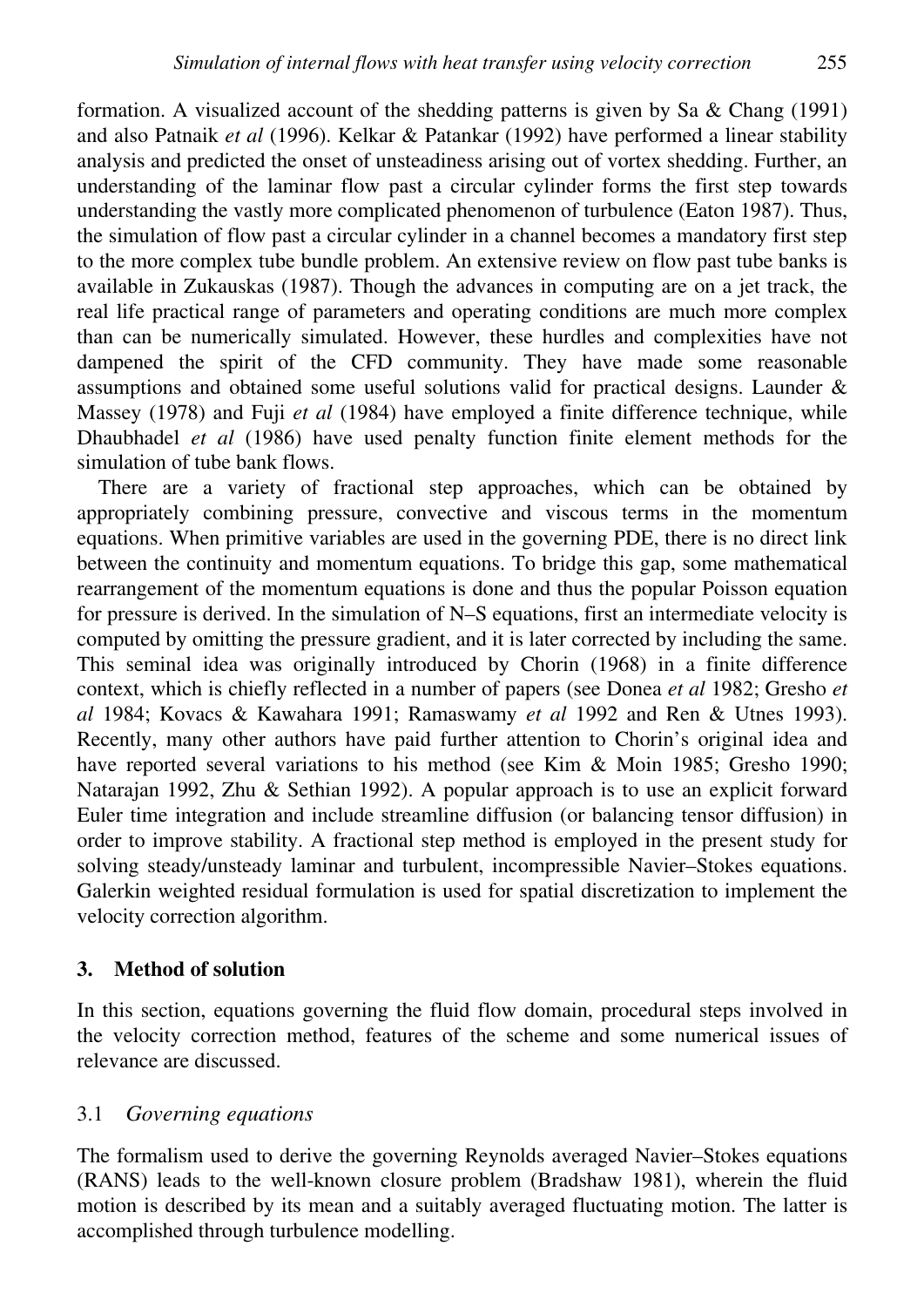Continuity equation:

$$
\frac{1}{X_2} \left[ \frac{\partial (X_2 U_i)}{\partial X_i} \right] = 0 \,. \tag{1}
$$

Momentum equations (in  $X_i$  direction):

$$
\frac{\partial U_i}{\partial \tau} + U_j \frac{\partial U_i}{\partial X_j} = -\frac{\partial P}{\partial X_i} + \frac{1}{X_2} \frac{\partial}{\partial X_j} \left[ X_2 \left( \frac{1 + v_t}{\text{Re}} \right) \left( \frac{\partial U_i}{\partial X_j} + \frac{\partial U_j}{\partial X_i} \right) \right] - \delta_{i,2} \frac{2U_i}{X_2^2} \left( \frac{1 + v_t}{\text{Re}} \right),\tag{2}
$$

where  $j = 1, 2$  for plane and axi-symmetric flows. However, for 2-D plane problems,  $X_2$ can be chosen as a very large numerical value and the contribution of corresponding radial terms thus become negligible. Therefore, the axisymmetric equations can tend to the twodimensional equations. In the above equations, '*P*' is the static pressure, while ' $v_t$ ' is the turbulent momentum diffusivity. The latter (i.e.  $v_t$ ) is zero for laminar flow problems. Appropriate reference values of velocity  $(U_{\text{ref}})$  and length  $(L_{\text{ref}})$  along with kinematic viscosity (ν), density (ρ) and turbulent thermal diffusivity  $(α<sub>T</sub>)$  are used so that the variables are made dimensionless. Time is made dimensionless by using both  $L_{ref}$  and  $U_{ref}$ .

Reynolds number is defined as,

$$
\text{Re} = U_{\text{ref}} L_{\text{ref}} / \mathsf{v}. \tag{3}
$$

Energy equation:

$$
\frac{\partial \theta}{\partial \tau} + U_i \frac{\partial \theta}{\partial X_i} = \frac{1}{X_2} \frac{\partial}{\partial X_j} \left[ X_2 \left( \frac{1 + \alpha_T}{\text{Pe}} \right) \left( \frac{\partial \theta}{\partial X_j} \right) \right].
$$
 (4)

The turbulent thermal diffusivity  $(\alpha_T)$ , is zero for laminar flow problems, and Peclet number (Pe) is the product of Reynolds and Prandtl numbers. The present simulations are confined to forced convection heat transfer, where the temperature is treated as a passive scalar. The *k*–ε model of Lam & Bremhorst (1981), which is employed in the present study is as follows.

*k* equation:

$$
\frac{\partial k}{\partial \tau} + U_i \frac{\partial k}{\partial X_i} = \frac{1}{X_2} \frac{\partial}{\partial X_j} \left[ X_2 \frac{1}{\text{Re}} \left( 1 + \frac{v_t}{\sigma_k} \right) \left( \frac{\partial k}{\partial X_j} \right) \right] - Q_k = 0; \tag{5}
$$

where,  $Q_k$ , the source term is given by,

$$
Q_k = v_t \frac{\partial U_i}{\partial X_j} \left[ \frac{\partial U_i}{\partial X_j} + \frac{\partial U_j}{\partial X_i} \right] - \varepsilon.
$$
 (6)

ε equation: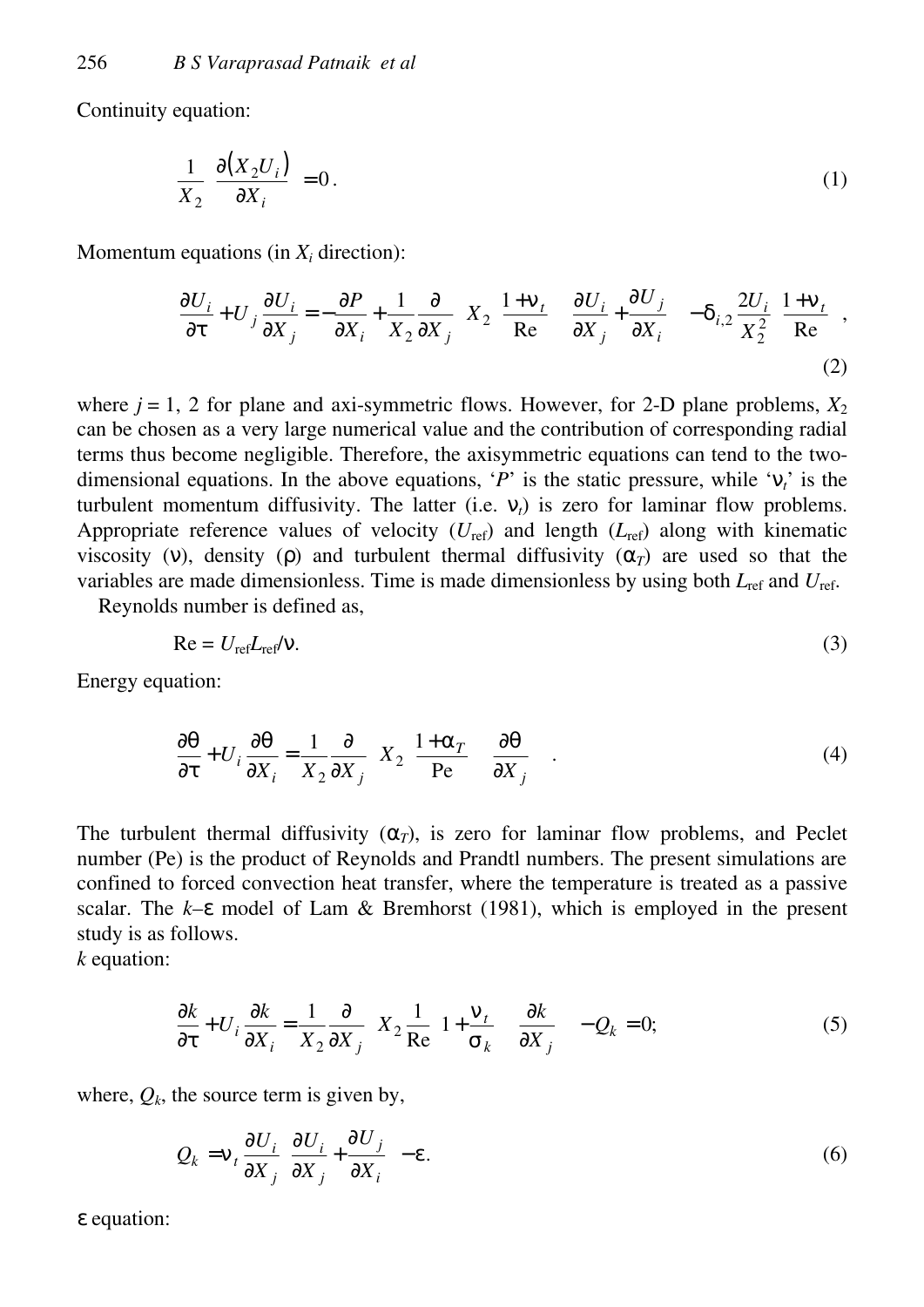$$
\frac{\partial \varepsilon}{\partial \tau} + U_i \frac{\partial \varepsilon}{\partial X_i} - \frac{1}{X_2} \frac{\partial}{\partial X_j} \left[ X_2 \frac{1}{\text{Re}} \left( 1 + \frac{v_t}{\sigma_{\varepsilon}} \right) \left( \frac{\partial \varepsilon}{\partial X_j} \right) \right] - Q_{\varepsilon} = 0; \tag{7}
$$

where, the source term  $Q_{\varepsilon}$  is given by,

$$
Q_{\varepsilon} = C_{\mu} C_{\varepsilon 1} f_{\mu} f_{1} k \frac{\partial U_i}{\partial X_j} \left[ \frac{\partial U_i}{\partial X_j} + \frac{\partial U_j}{\partial X_i} \right] - C_{\varepsilon 2} f_{2} \varepsilon^2 / k. \tag{8}
$$

In the above equations *k* is non-dimensionalized with  $U_{\text{ref}}^2$  and ε with  $U_{\text{ref}}^3$  /  $L_{\text{ref}}$ . Further, constants  $C_{\mu}$ ,  $C_{\varepsilon 1}$ ,  $C_{\varepsilon 2}$ ,  $\sigma_k$  and  $\sigma_{\varepsilon}$  are equal to 0.09, 1.44, 1.92, 1.0 and 1.3 respectively. The damping functions  $f_{\mu}$ ,  $f_1$  and  $f_2$  are given by:

$$
f_{\mu} = (1 - \exp(-0.0165 \text{Re}_k)^2) (1 + 20.5/\text{Re}_T);
$$
  
\n
$$
f_1 = 1 + (0.05/f_{\mu})^3;
$$
  
\n
$$
f_2 = 1 - \exp(-\text{Re}_T^2).
$$
\n(9)

 $Re<sub>T</sub>$  and  $Re<sub>k</sub>$  are defined by the following relations:

$$
ReT = Re k2/\varepsilon;
$$
  
Re<sub>k</sub> = Re k<sup>0.5</sup>y. (10)

Turbulent momentum diffusivity is then calculated by,

$$
v_T = \text{Re} f_\mu C_\mu k^2 / \varepsilon. \tag{11}
$$

Unlike  $v_T$ , the turbulent thermal diffusivity  $(\alpha_T)$  is not a fluid property. However, it depends on the state of turbulence. In fact, Reynolds analogy between heat and momentum transport also suggests that

$$
\alpha_T = \nu_T / \text{Pr}_T. \tag{12}
$$

In the open literature, there is enough experimental evidence to show that the turbulent Prandtl number  $(Pr<sub>T</sub>)$  varies very little across the flow. Even its variation from flow to flow is also small. However, an additional force such as buoyancy could significantly influence this parameter, which is not treated in this study.

#### 3.2 *Velocity correction method*

The velocity correction method was applied, using finite elements in Ravikumaur (1988) by employing a fully explicit time-marching scheme. Ravisankar (1991) and Srinivas (1994) have extensively studied the influence of a variety of turbulent flow models. Patnaik (1998) has employed the modified velocity correction approach of Ren & Utnes (1993), and studied the flow past a vibrating body (Patnaik *et al* 1999) and the influence of buoyancy (Patnaik *et al* 1999). The underlying philosophy behind the scheme can be explained as follows. To start with, pressure terms of the momentum equations are ignored and the fictitious velocities are obtained. Of course, these velocity values will not satisfy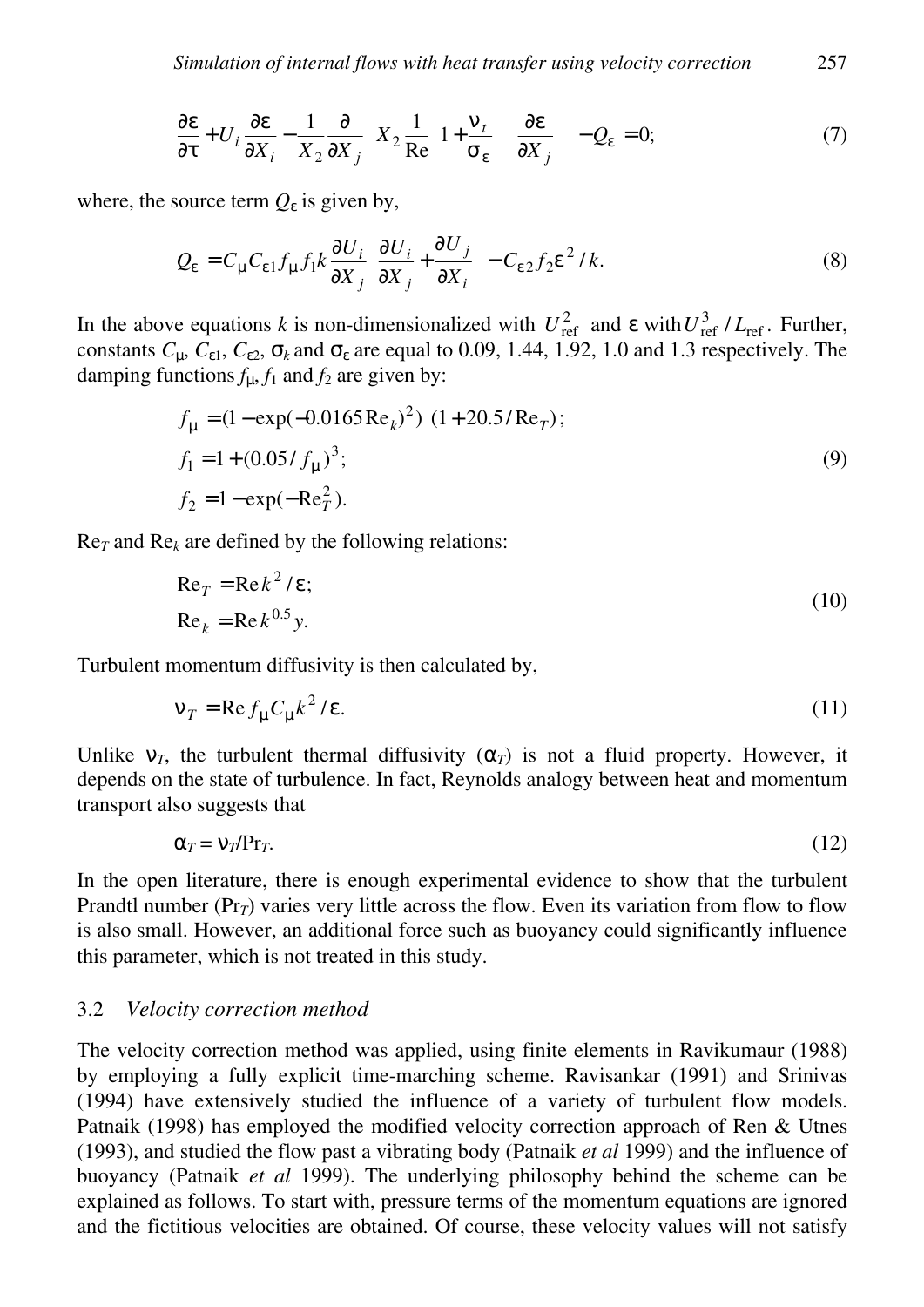the continuity equation. Hence, correction is applied after solving the pressure Poisson equation. Thus an iterative scheme is set up. In the present study, time integration is based on Eulers explicit scheme of forward differencing. Spatial discretization is performed by finite element-based Galerkin weighted formulation. The following three steps are repeated with in every iteration.

*Step 1:* Calculation of pseudo velocities – The intermediate velocities  $(\tilde{U}_i)$  are obtained from  $(2)$  by dropping the pressure terms. Thus  $(2)$  takes the form,

$$
\frac{\partial \tilde{U}_i}{\partial \tau} = -U_j \frac{\partial U_i}{\partial X_j} + \frac{1}{X_2} \frac{\partial}{\partial X_j} \left[ X_2 \left( \frac{1 + v_t}{\text{Re}} \right) \left( \frac{\partial U_i}{\partial X_j} + \frac{\partial U_j}{\partial X_i} \right) \right] - \delta_{i,2} \frac{2U_i}{X_2^2} \left( \frac{1 + v_t}{\text{Re}} \right) \tag{13}
$$

Euler's explicit scheme is used to expand the time derivative on the LHS of the above equation as,

$$
\frac{\partial \widetilde{U}_i}{\partial \tau} = \frac{\widetilde{U}_i - U_i^n}{\Delta \tau^n}.
$$
\n(14)

From (13) and (14) pseudo velocity  $(\tilde{U}_i)$  can be calculated.

*Step 2:* Pressure Poisson equation – On modifying (2) and (13) and after a mathematical rearrangement, we obtain the following pressure Poisson equation:

$$
\frac{1}{X_2} \left[ X_2 \frac{\partial^2 P^n}{\partial X_i^2} \right] = \frac{1}{X_2} \frac{1}{\Delta \tau^n} \left( \frac{\partial X_2 \tilde{U}_i}{\partial X_i} \right).
$$
\n(15)

It should be pointed out that, turbulence terms have been ignored in the derivation of the above equation, which is fairly typical.

*Step 3:* Velocity correction – The velocities for the next time step  $U_i^{n+1}$  are obtained by correcting the pseudo velocities  $(\tilde{U}_i)$  using the pressure field obtained in step (2):

$$
U_i^{n+1} = \tilde{U}_i - \Delta \tau (\partial P^n / \partial X_i). \tag{16}
$$

Heat is treated as a passive scalar. The velocity distribution of the current iteration and the temperature distribution of the previous iteration are employed to obtain the temperature field as follows.

$$
\theta^{n+1} = \theta^n + \Delta \tau \left[ -U_i \frac{\partial \theta}{\partial X_i} + \frac{1}{X_2} \frac{\partial}{\partial X_j} \left[ X_2 \left( \frac{1 + \alpha_T}{\text{Pe}} \right) \left( \frac{\partial \theta}{\partial X_j} \right) \right] \right].
$$
 (17)

The Galerkin formulation uses the shape functions as the weight functions. The finite element shape functions are discussed by Fletcher (1984) and Segarlind (1984). Linear triangular elements (with *i*, *j*, *k* as subscripts) are used to represent *U*, *V*, *P*, θ, *k* and ε, which are approximated as: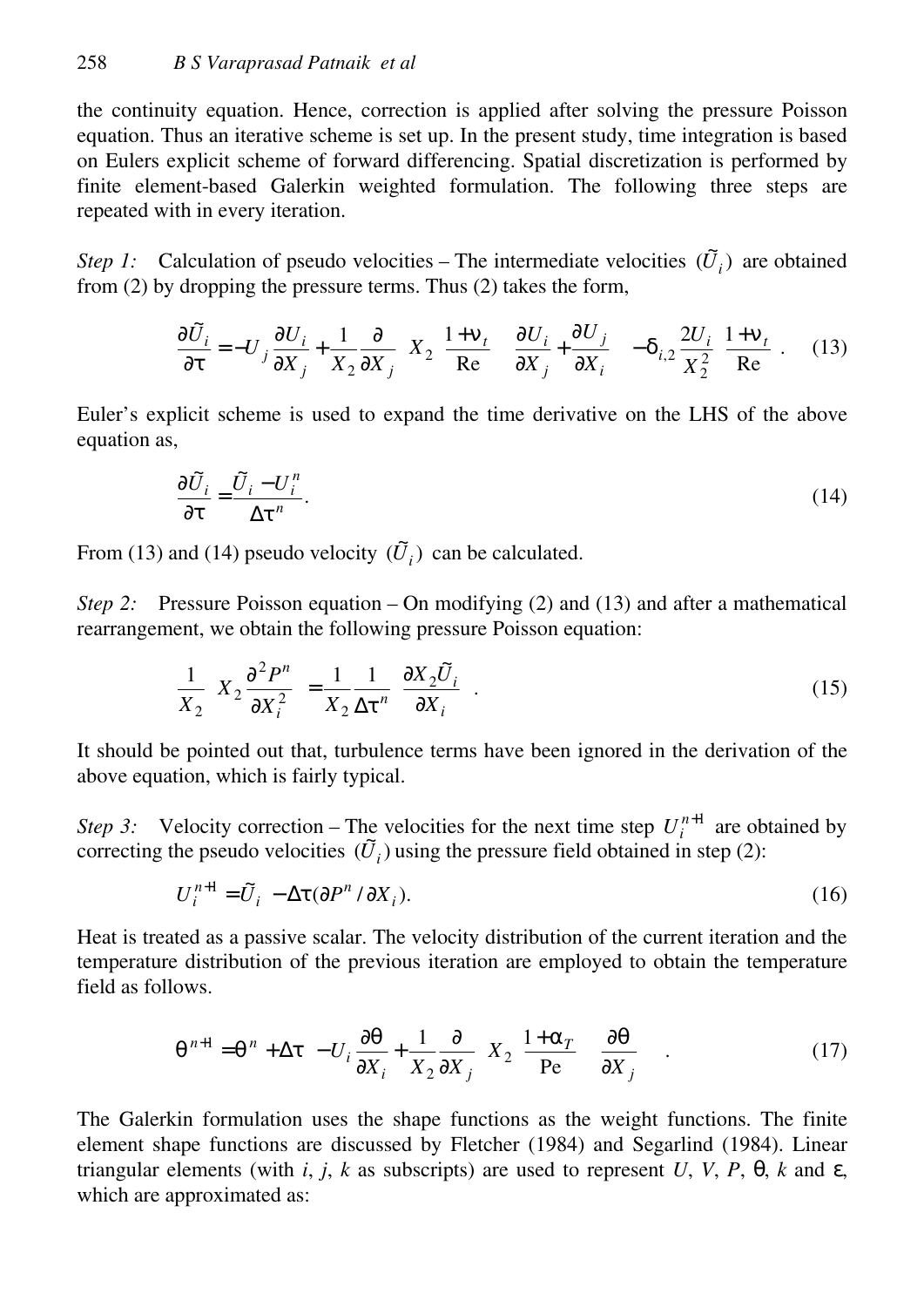$$
U = N_i U_i + N_j U_j + N_k U_k;
$$
  
\n
$$
V = N_i V_i + N_j V_j + N_k V_k;
$$
  
\n
$$
P = N_i P_i + N_j P_j + N_k P_k;
$$
  
\n
$$
\theta = N_i \theta_i + N_j \theta_j + N_k \theta_k;
$$
  
\n
$$
k = N_i k_i + N_j k_j + N_k k_k;
$$
  
\n
$$
\epsilon = N_i \epsilon_i + N_j \epsilon_j + N_k \epsilon_k.
$$
  
\n(18)

Global matrices are formulated separately to solve for *U*, *V*, *P*, *k*, ε and θ. The discretized system of equations for the three steps of the velocity correction method can be written as follows.

*Step 1:*

$$
\mathbf{M}\,\widetilde{\mathbf{U}} = \mathbf{M}\,\mathbf{U}^n - \Delta\tau\,\mathbf{S}\,\mathbf{U}^n / \mathrm{Re} - \Delta\tau\mathbf{A}^n\,\mathbf{U}^n + \Delta\tau\,\widetilde{\mathbf{U}}^n. \tag{19}
$$

*Step 2:*

$$
\mathbf{S}\mathbf{P}^n = (1/\Delta\tau)\mathbf{D}\widetilde{\mathbf{U}} + \mathbf{P}^n.
$$
 (20)

*Step 3:*

$$
\mathbf{M}\mathbf{U}^{n+1} = \mathbf{M}\widetilde{\mathbf{U}} - \Delta \tau \mathbf{D}\mathbf{P}^n.
$$
 (21)

Here,  $U^n$  and  $U^{n+1}$  are the global vectors containing all nodal values of velocities at *n*th and  $(n + 1)$ th time steps respectively. **M** is the mass matrix, which is lumped by summing up the rows at elemental level, **S** is the diffusion matrix, **D** is the divergence matrix  $(\mathbf{D}\tilde{\mathbf{U}} = \mathbf{D}_x\tilde{\mathbf{U}} + \mathbf{D}_y\tilde{\mathbf{V}})$  and **A** is the advection matrix. The elemental matrices associated with  $(19)$ – $(21)$  are evaluated as,

$$
\mathbf{M}^{\mathbf{e}} = \iint_{\Omega^e} NN^T dX dY,
$$
\n(22)

$$
\mathbf{S}^{\mathbf{e}} = \iint_{\Omega^{e}} \left[ \left( \frac{\partial N^{T}}{\partial X} \right) \left( \frac{\partial N}{\partial Y} \right) + \left( \frac{\partial N}{\partial Y} \right) \left( \frac{\partial N^{T}}{\partial Y} \right) \right] dX dY, \tag{23}
$$

$$
\mathbf{D}_{\mathbf{x}}^{\mathbf{e}} = \iint_{\Omega^e} N \left( \frac{\partial N^T}{\partial X} \right) dX \, dY, \quad \mathbf{D}_{\mathbf{y}}^{\mathbf{e}} = \iint_{\Omega^e} N \left( \frac{\partial N^T}{\partial Y} \right) dX \, dY,\tag{24}
$$

$$
\mathbf{A}^{\mathbf{en}} = \iint_{\Omega^e} N \left[ U^{nT} N \left( \frac{\partial N^T}{\partial X} \right) + V^{nT} N \left( \frac{\partial N^T}{\partial Y} \right) \right] dX dY, \tag{25}
$$

where  $[N^T] = (N_i, N_j, N_k)$  is the vector of basis or shape functions for the element. The algebraic system of (19)–(21) together with appropriate boundary conditions can then be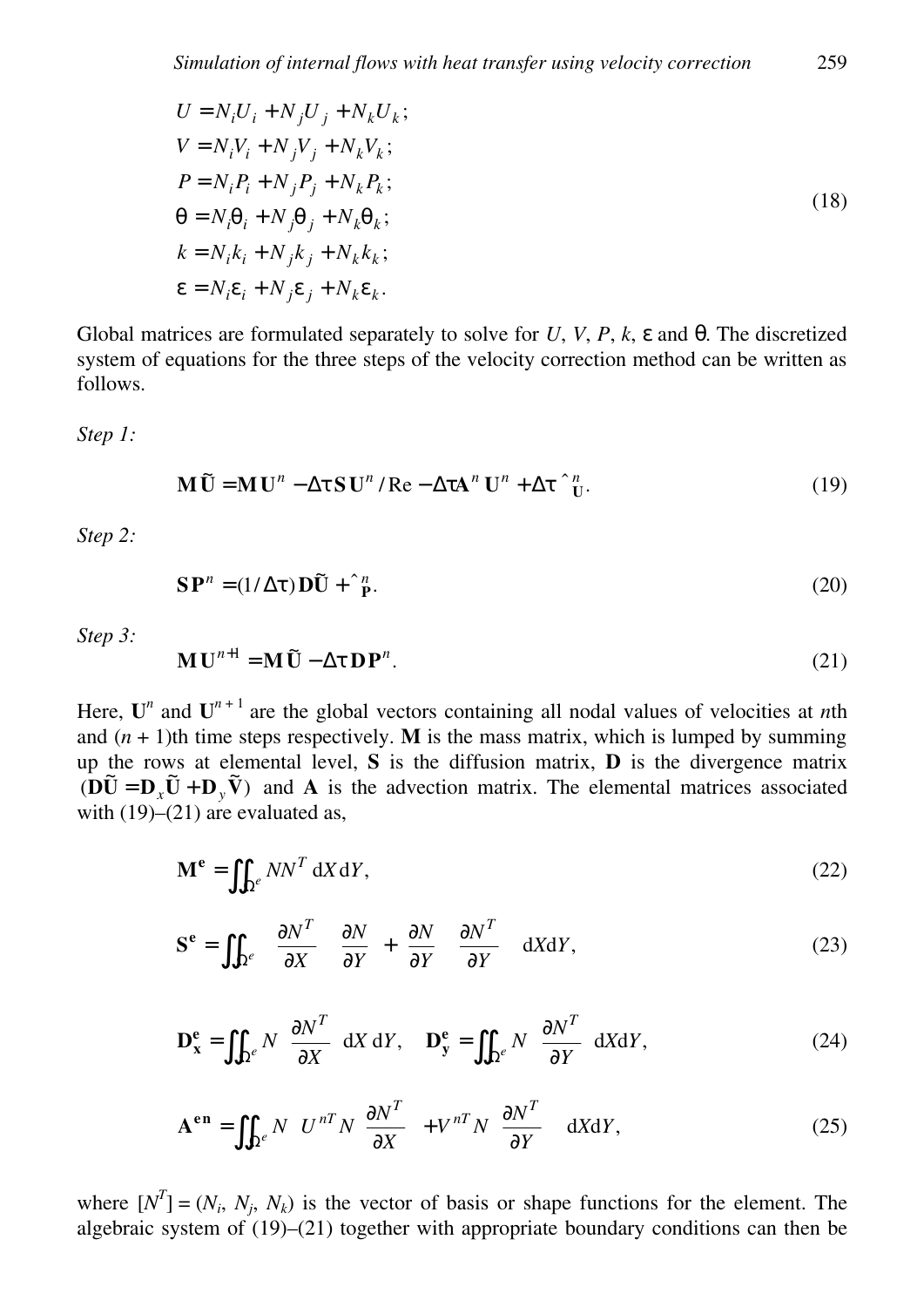solved. The shape functions  $(N_i, N_j, N_k)$  for a linear triangular element are defined by the following equation.

$$
N_i = (1/2A)(a_i + b_i X + c_i Y), \quad i = 1, 2, 3;
$$
  
\n
$$
a_i = X_j Y_k - X_k Y_j; \quad b_i = Y_j - Y_k; \quad c_i = X_k - X_j, \quad i, j, k = 1, 2, 3.
$$
 (26)

In the above equations, *X* and *Y* refer to the global coordinates of the fluid flow domain. After obtaining velocities, pressures, temperatures, turbulent kinetic energy and its dissipation over the computational domain, the locally available information on primitive variables is used to obtain the required design parameters of interest, such as skin friction coefficient, pressure drop, Strouhal number, Nusselt number etc.

### 3.3 *Features of the scheme and some numerical issues*

Grid discretization is achieved by a simple technique called iso-parametric mapping, as proposed in Zienkiewicz & Phillips (1971). In this method, the computational domain is divided into a convenient number of four-sided zones. By employing the curvilinear coordinate system, nodes within and on the boundary of each zone are automatically positioned and referenced to a global co-ordinate system. Each zone is in turn subdivided into triangles with judicious grid spacing. Thus, handling mesh refinement in a specific region becomes easier. Furthermore, a powerful automatic renumbering scheme of Collins (1973) is incorporated to achieve a smaller bandwidth, which in turn, reduces the storage space and computing time. Benim  $\&$  Zinser (1985) have reported that linear elements are preferable to higher order elements for turbulent flow problems. This has an added advantage, as it does not require any numerical integration, and consequently saves computational time.

Some advantages of the present scheme are as follows: In steps 1 and 3 (calculation of pseudo-velocities and velocity correction phases), mass lumping is done which makes the stiffness matrix diagonally dominant. The inverse of a diagonal matrix is just the inverse of each element. This approach saves an enormous amount of computational time. The explicit scheme tends to shift the frequency of oscillation upwards, and mass lumping procedure shifts it down (Donea *et al* 1982). Hence, the combination of these two opposing effects result in a well-matched scheme. The stiffness matrix (formed on the LHS) of the Poisson equation (step 2) does not depend on time and hence, the assembly procedure is done only once in the first iteration. Only the load vector formed on the RHS is updated in each of the iterations. The solution of partial differential equations is sought using finite element method.

An assessment of the accuracy of the numerical simulation procedure is of course of fundamental importance. Hence, it is essential to confirm that the numerical simulation constitutes a desirable representation of the governing PDE's. In a time-marching scheme, time step  $(\Delta \tau)$  governs the stability of the algorithm. The time step depends on the mesh size and velocity distribution within the flow domain at that instant of time. In the present scheme, stability of the algorithm is governed by the advection–diffusion term in the velocity prediction phase (step 1). Thus, the time step  $(\Delta \tau)$  is obtained from,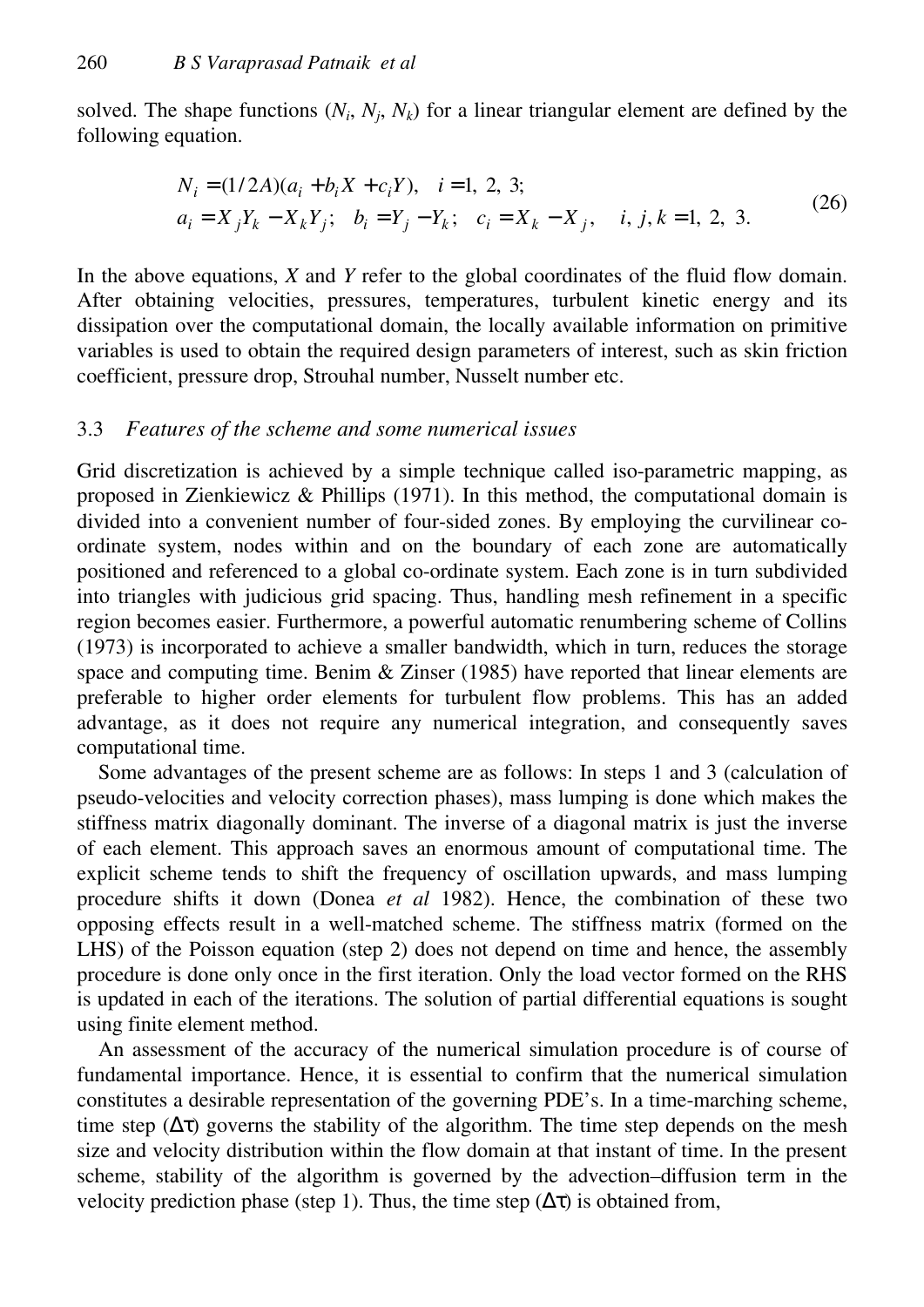$$
C < \left\langle \frac{Pe_c}{2 + Pe_c} \right\rangle,
$$

where, Courant number (C) = *U*∆τ/∆*X* and the cell Peclet number (Pe*c*) = *U*∆*X*/ν. Here, ∆τ and ∆*X* refer to the minimum allowable time step and smallest spatial interval respectively.

Error in a finite element approximation is defined as the difference between exact and approximate solutions. Actual error can never be calculated, due to non-availability of an analytical solution. However, it is possible to construct an estimate of the error. Such a measurement provides a reliable picture of not only the size of the error, but also the rate of convergence for numerical simulations. A variety of error norms are available for this purpose. In the present study, reduction in incremental error between two successive iterations is taken as the criterion for convergence. The following inequalities can be satisfied for steady state problems:

$$
U^{n+1} - U^n \le 10^{-9}; \quad V^{n+1} - V^n \le 10^{-9};
$$
  

$$
P^{n+1} - P^n \le 10^{-9}; \quad \theta^{n+1} - \theta^n \le 10^{-9}.
$$

Steady state solution exists for the backward facing step, disk and doughnut heat exchanger and tube bundle problems under investigation. However, only a steady-periodic solution suffices for flow past a bluff body in a channel. Hence, for these latter class of flows, as the above inequality cannot be satisfied in its totality, the iterative process is stopped after obtaining about 30 vortex shedding cycles. Also, extensive validations are performed with the available analytical and experimental simulations for duct flows (Srinivas *et al* 1994) and for channels with obstructions (Patnaik 1994). Although the usage of upwinding appears to be popular with some authors, no upwinding is employed in the present finite element simulation. In a general sense, this technique is particularly employed to suppress the numerical oscillations. Upwinding essentially introduces numerical diffusion and thereby effects the accuracy of the method. The authors believe that the method will be devoid of its universal appeal, if upwinding is incorporated in a finite element context. Also, it should be mentioned that, in the context of turbulence modelling, only the standard constants are used, in order to uphold the universality of the constants, even if it means not very good comparison with the experimental data.

In the process of transforming a physical model into a solvable set of algebraic equations, a variety of errors get accumulated. These errors could be due to truncation, round off, approximations, model constants etc. Hence, one has to make sure that the errors are not magnified during the course of a numerical simulation process. There are two systematic ways of error reduction. The first is a grid adapted solution, and the second relies on a series of mesh refinements. The former identifies regions of large gradients for the fluid flow and heat transfer variables, such as velocity, pressure, or temperature, based on error estimates. Though the procedure is elegant and dynamic, it also requires a complex and a reliable algorithm, which could be computationally expensive. However, this has a definite advantage, when the nature of the fluid flow pattern is not known *a priori*. The second approach is that of choosing a series of mesh systems to arrive at an optimum mesh. The latter procedure is employed in the present simulations. Choosing a judicious mesh system is not very complex as most of the high gradient regions are close to the no-slip boundaries. For example, in a multiply connected domain, like the flow in a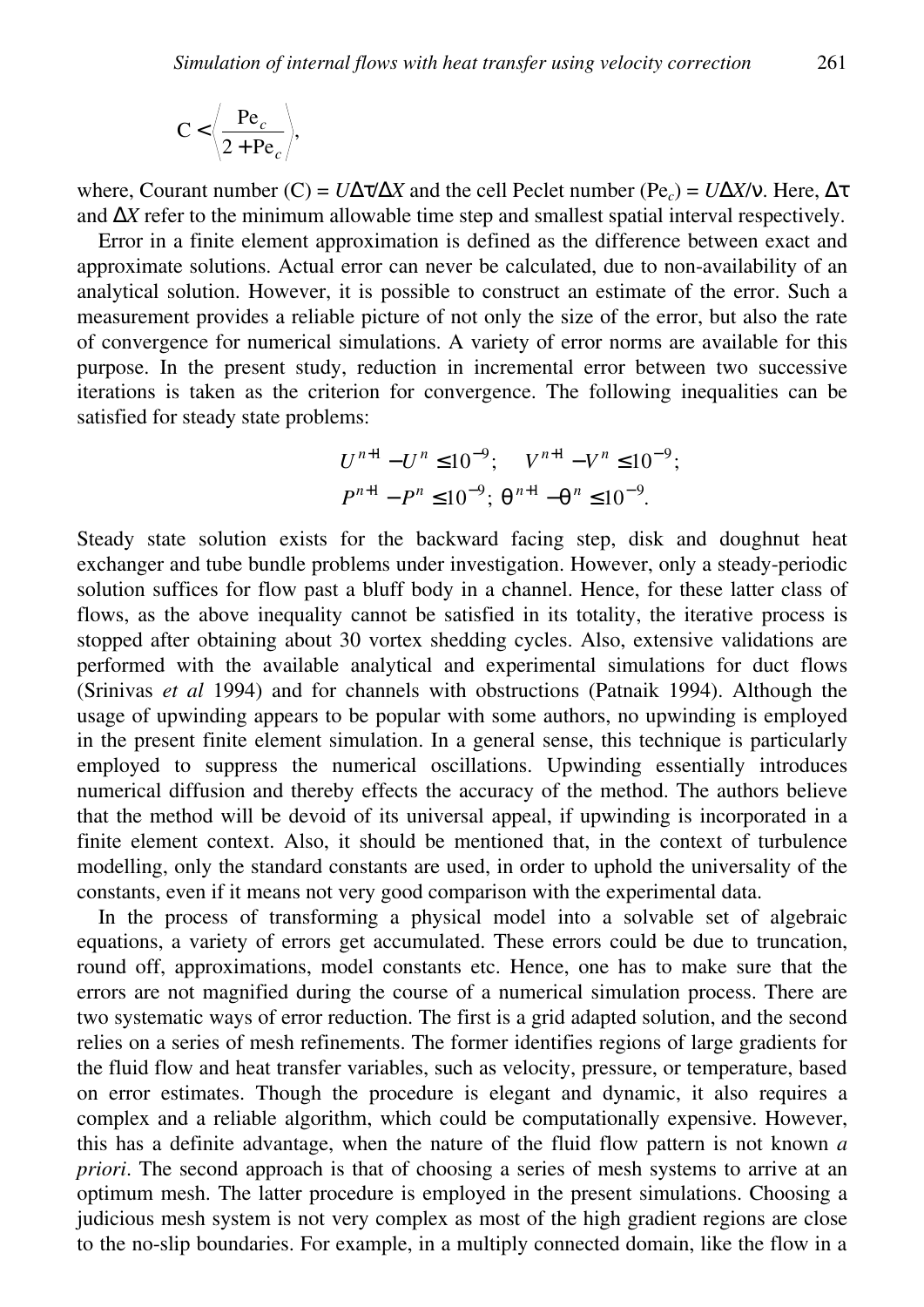channel with a cylindrical blockage, three types of mesh densities are employed, to arrive at an optimum mesh. These are as below:

- (A) 1464 nodes; 2872 elements.
- (B) 2124 nodes; 4298 elements.
- (C) 2568 nodes; 5476 elements.

As part of the grid independence study, simulations were conducted, on the above three grid systems. The computational results have shown a maximum difference of 6% between 'A' and 'B' type grids, and less than 2% between 'B' and 'C' type, with respect to parameters like mean centreline velocities, Nusselt numbers, Strouhal number etc. Further, details are available in Patnaik (1998). Similar studies have been performed for other fluid flow domains to arrive at a sagacious grid system for the particular problem under study.

# **4. Results and discussion**

In this section, four problems associated with channel flows of direct relevance and application in heat exchangers are presented. Results of the backward facing step and disk and doughnut baffled heat exchanger are analysed with the aid of turbulence models in high Reynolds number regime. Simulation of channel flows with blockage and flow past a tube bundle in a shell does not include any turbulence model. Due to the highly unsteady and eddying nature of the latter class of flows, simulations are performed in low to moderate Reynolds number regimes, where the resulting fluid flow patterns can be safely assumed to be laminar.

# 4.1 *Flow over a backward-facing step*

Flow over a backward-facing step is more like sudden expansion in a pipe. However, the former is a plane problem, while the latter is an axisymmetric one. A comprehensive review on the status of numerical modelling for this configuration is given by Nallasamy (1987). Flow separation is a common feature and a zone of recirculation exists on the downstream side of the step wall. The ability of the numerical scheme to correctly predict the length between separation and reattachment points is of crucial importance. However, under-prediction of reattachment length by various turbulence models is a unique feature of this problem. None of the first-order models available in the literature predict the flow in a sudden expansion or flow over a backward-facing step accurately. In order to overcome this under-prediction, many techniques have been adopted in the literature. For example, Autret *et al* (1987) halve the value of  $C_{\mu}$  from the original 0.09 to 0.045. The smaller value of eddy viscosity essentially means a decreased resistance to the recirculating eddy. This in turn improves the prediction of reattachment length. However, the problem is much more subtle in many ways. The constant  $C<sub>u</sub>$  appears in the production term of the ε equation, and also in the eddy viscosity (ν*t*), of both *k* and ε equations. Taylor *et al* (1981) employ the value of  $C_{\epsilon 2} = 0.18$  in place of the original 1.92. Such a modification essentially leads to an overprediction of ε. It should be pointed out that the constant  $C_{\epsilon_2}$  is associated with the sink term in the dissipation equation. Hence, a gross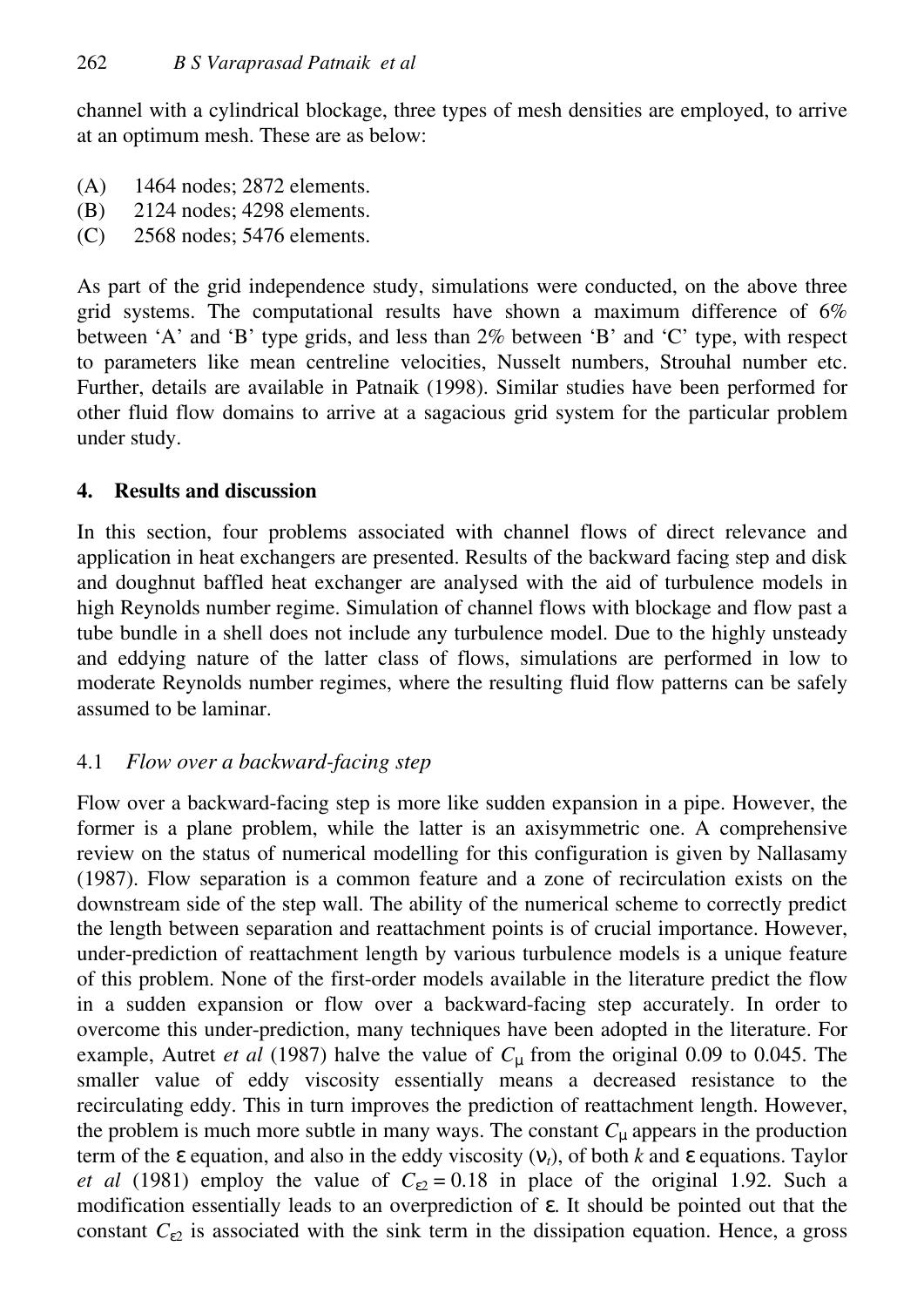reduction in  $C_{\epsilon 2}$  essentially results in overprediction of  $\epsilon$ . This, in turn, leads to underprediction of TKE and the eddy viscosity. Even here, due to coupling between the equations, the net result is not proportional to change in the value of the constant. Therefore, changing constants is not the right approach, as it reduces the universality of the model.

*Geometry and boundary conditions:* The configuration of the fluid flow domain is shown in figure 1. Entrance length on the upstream side of the step height is chosen as 4H. The length of the channel on the downstream from the expansion is chosen at 20 step heights. The expansion ratio of the channel height on the forward and rearward sides is  $2:3$ . The variables are made dimensionless using appropriate combinations of *U*av, *H*, ν and α. Hence, Reynolds number of the flow is given by  $Re = U_{av}H/v$ . Inlet conditions are specified using experimentally measured values of Denham *et al* (1975). Fully-developed axial velocity and turbulent kinetic energy profiles are specified at the inlet. No-slip condition at the walls and fully developed condition at the exit are imposed. Calculation of ε at inlet is obtained using the following relation:

$$
\varepsilon_{in} = (C_{\mu}^{9/4} k^{3/2} / \chi y).
$$

*New approach for mixing length specification:* The *k* – *l* model is a stable model and exhibits monotonic convergence. To obtain good prediction, better mixing length distribution has to be given. A mixing length distribution using the  $k - l$  model is available in Taylor *et al* (1981) for flow over a backward-facing step. This procedure is employed in the present study. However, this distribution does not have a sound physical basis. Hence, a new approach to mixing length specification is suggested and is incorporated in the  $k - l$ model. The new specification is purely based on physical arguments. However, no consideration is given to tuning the constants in order to retain the universality of the model. The configuration in figure 1 also depicts a recirculating eddy (dashed). The line AB demarcates the region into two zones. In the region between the line AB and the walls, flow takes place in the rearward direction. On the other side, it takes place along the main flow. Approximately, along the line, the velocity of flow changes its direction. Hence, as a



**Figure 1.** Configuration of the backward facing step.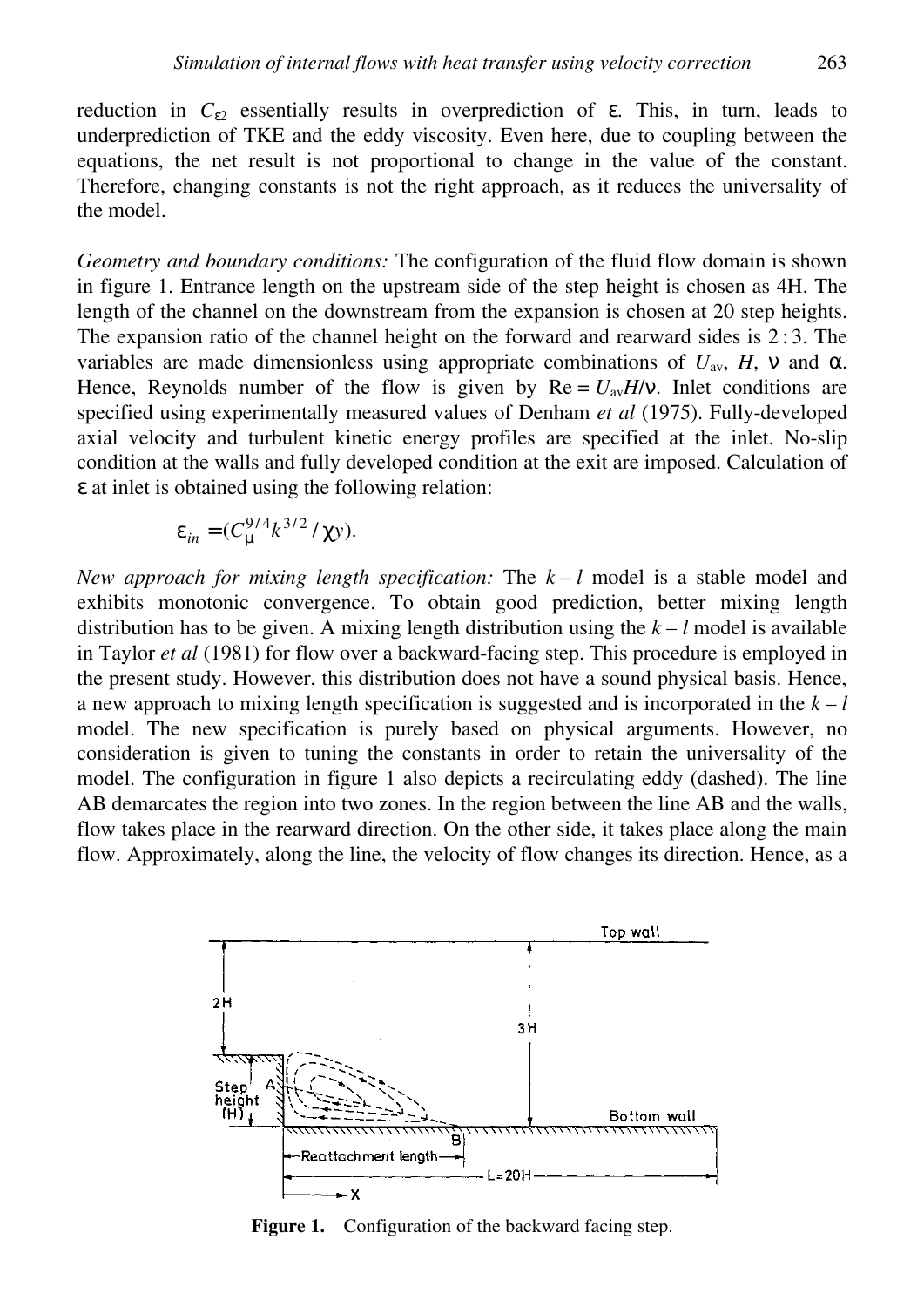first approximation, line AB can be considered as a line of zero velocity. A more accurate treatment would be to take the immobile centre of the recirculating eddy as a source of reference. Here, in the new approach line, AB is chosen as the centre of reference for mixing length (ML) specification.

#### $ML = \chi$  (min (*y*, normal disance from line  $\overline{AB}$  )).

Figure 2 depicts the axial velocity profiles at different locations against the experimental result of Denham *et al* (1975). The three models used in the simulation include  $k-\varepsilon$ ,  $k-l$ with the mixing length specification of Taylor *et al* (1981), and  $k-l$  with the new approach. The predictions agree well with the experimental results. The overall agreement confirms the validity of this new idea. Turbulent kinetic energy profiles are compared in figure 3. The agreement of the *k*–ε model with the experimental result is poor. In this figure, TKE values are multiplied by a factor of ten for clarity in presentation. Figure 3 also depicts the superiority of the new mixing length distribution suggested to that by



**Figure 2.** Comparison of axial velocity profiles for  $Re = 3025$ . ( $O-O$  Experimental – Denham *et al* (1975); Present study) (**a**) Using *k–*ε model; (**b**) Using *k*–*l* model, mixing length is based on Taylor *et al* (1981); (**c**) Using *k*–1 model, with a new approach to mixing length specification.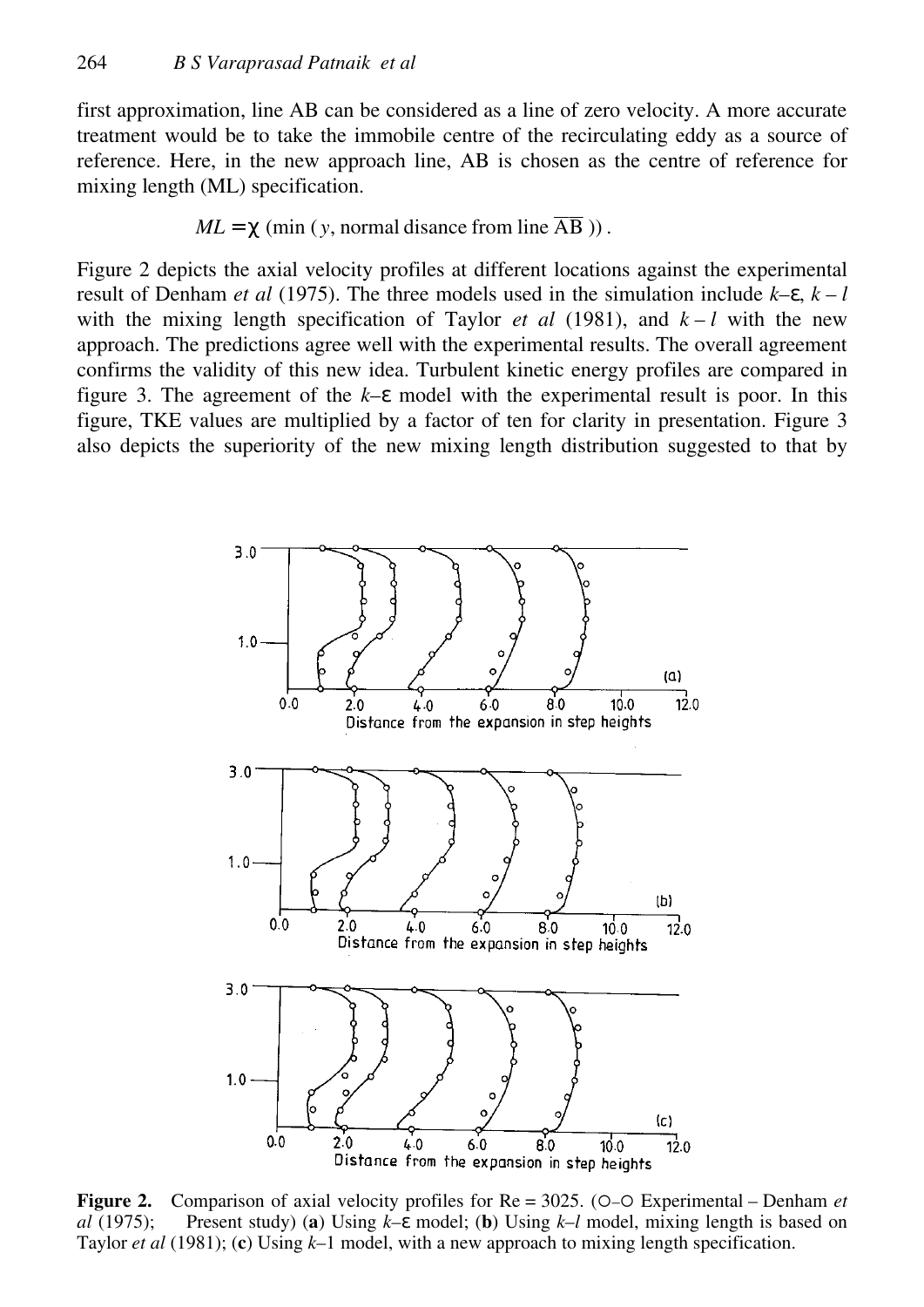

**Figure 3.** Comparison of turbulent kinetic energy profiles for  $Re = 3025$ . ( $O-O$  Experimental – Denham *et al* (1975); Present study) (**a**) Using *k*–ε model; (**b**) Using *k*–*l* model, mixing length based on Taylor *et al* (1981); (**c**) Using *k*–*l* model, with a new approach to mixing length specification.

Taylor *et al* (1981). Note, particularly, the better agreement near the wall. A comparison of reattachment lengths is available in table 1.

The results agree well with the experimental values and the present predictions are better than those of Taylor *et al* (1981). However, some amount of underprediction for the reattachment length is a common problem faced by all researchers (Nallasamy 1987). Figure 4 depicts the variation of skin friction coefficient along the channel. Nusselt

| Model used                                                                                                                              | Present study                                                           | Taylor <i>et al</i> (1981)        |
|-----------------------------------------------------------------------------------------------------------------------------------------|-------------------------------------------------------------------------|-----------------------------------|
| Standard $k$ – $\varepsilon$ model<br>$k-l$ mixing length from Taylor <i>et al</i> (1981)<br>$k-l$ with new mixing length specification | 5.60 $(-6.7\%$ error)<br>5.90 $(-1.7\%$ error)<br>5.80 $(-3.3\%$ error) | $4.50(-25.0\%)$<br>$5.60(-6.7\%)$ |

**Table 1.** Comparison of the predicted reattachment length in terms of step height.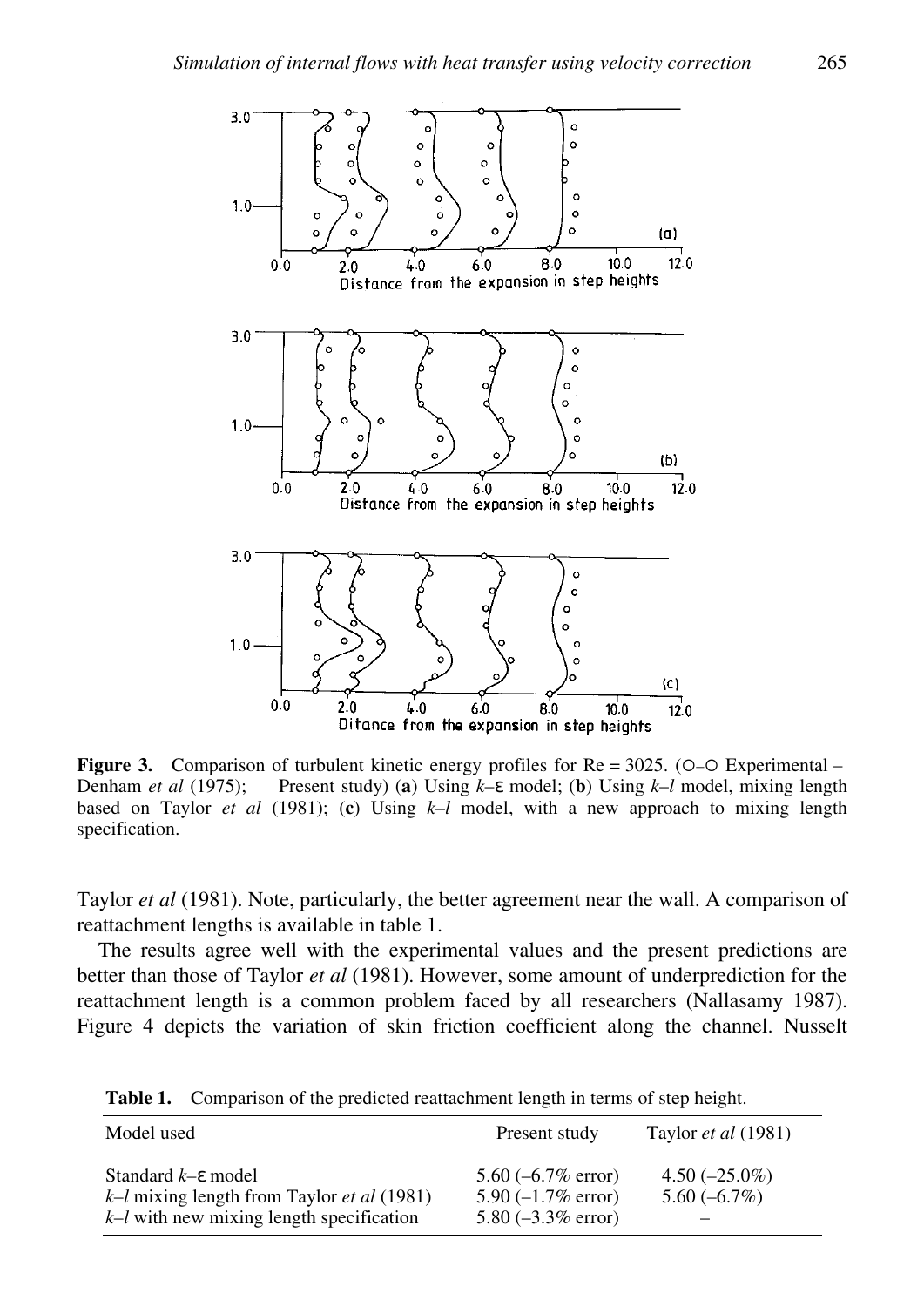

**Figure 4.** Variation of skin friction coefficient for  $Re = 3025$ . ( $\Delta - \Delta k$ – $\varepsilon$  model;  $\odot$ – $\odot$   $k$ –*l* model with a new mixing length criterion;  $\Box$ - $\Box$   $k-l$ model of Taylor *et al* (1981)).

number variation along the channel length, where constant wall temperature is specified, is presented in figure 5. Across the step height, there is a steep drop in the value of skin friction coefficient, while heat transfer coefficient is enhanced, owing to mixing in the recirculating eddy. The predictions from the two  $k - l$  approaches have distinct values against the *k*–ε model results.

*Conclusions:* In this section, turbulent flow simulation of flow over a backward-facing step is presented with the aid of three models. The models are:  $k - \varepsilon$ ,  $k - l$  with mixing length specification of Taylor *et al* (1981), and  $k - l$  with a new approach. A new approach to mixing length specification is proposed, purely based on physical reasoning. Axial velocity and turbulent kinetic energy profiles are compared against the available experimental results. Variation of skin friction coefficient and Nusselt number are presented as a function of channel walls. Prediction of reattachment length by the three



**Figure 5.** Variation of Nusselt number along the channel walls for  $Re = 3025$ . ( $\Delta - \Delta k$ –ε model: O–O  $k-1$  model with a new mixing length criterion;  $\Box$ *k*–1 model of Taylor *et al* (1981)).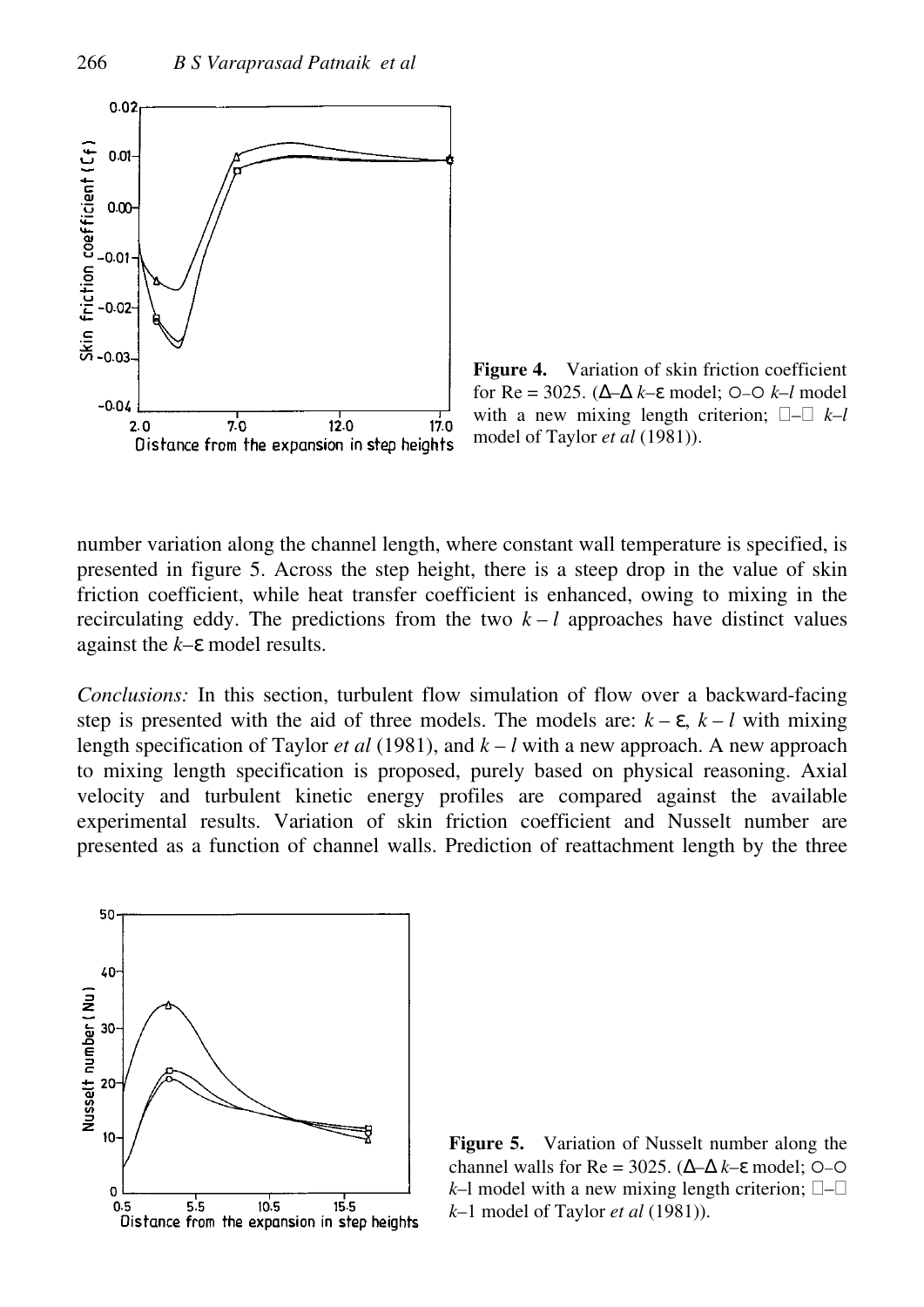

**Figure 6.** Flow domain of interest for a disk and doughnut baffled heat exchanger.

models is compared. Thus, simulation of flow over a backward-facing step also serves the purpose of extensive validation for the velocity correction algorithm.

### 4.2 *Disk and doughnut baffled heat exchanger*

In this section, flow in a heat exchanger with disk and doughnut type of baffles is analysed. The shell side of the flow alone is taken into account. Zhang  $\&$  Sousa (1990) have studied the momentum transfer aspects for this problem using a finite difference technique. Instead of modelling the walls directly, they use resistivity concept of hydrology to simulate the walls. In their study, the baffles are modelled as infinite hydraulic resistances. However, this approach does not provide any special benefit and is an unnecessary complication. We believe that a conjugate analysis, where the solid wall is also a part of the solution domain, gives a complete picture. Therefore, it is worthwhile to investigate its role under the influence of turbulence and heat transfer.

Conjugate analysis is carried out on a typical disk and doughnut heat exchanger (figure 6) which has a wall thickness of 0.1D. The disks in the flow configuration are not directly involved in any heat transfer; also temperature distribution in the disks is of no relevance as they are completely submerged in the fluid. Axial symmetry (figure 6) is exploited while choosing the problem domain. Inlet conditions are specified as per Zhang & Sousa (1990). A uniform velocity profile is selected for the inlet. Inlet TKE is taken as 0.012 and dissipation of TKE is given by the following equation,

$$
\varepsilon_{in} = (C_{\mu} k^{3/2} / 0.015D).
$$

Figure 7 depicts streamline patterns for  $Re = 100,000$ . Mixing of the flow due to the presence of baffles is clearly brought out in the numerical visual. As can be expected, the presence of a small recirculatory eddy behind the baffles can be seen. Figure 8 shows the skin friction coefficient  $(C_f)$  variation for two Reynolds numbers, viz. 45,000 and 100,000.



**Figure 7.** Streamline plot for Re = 100,000.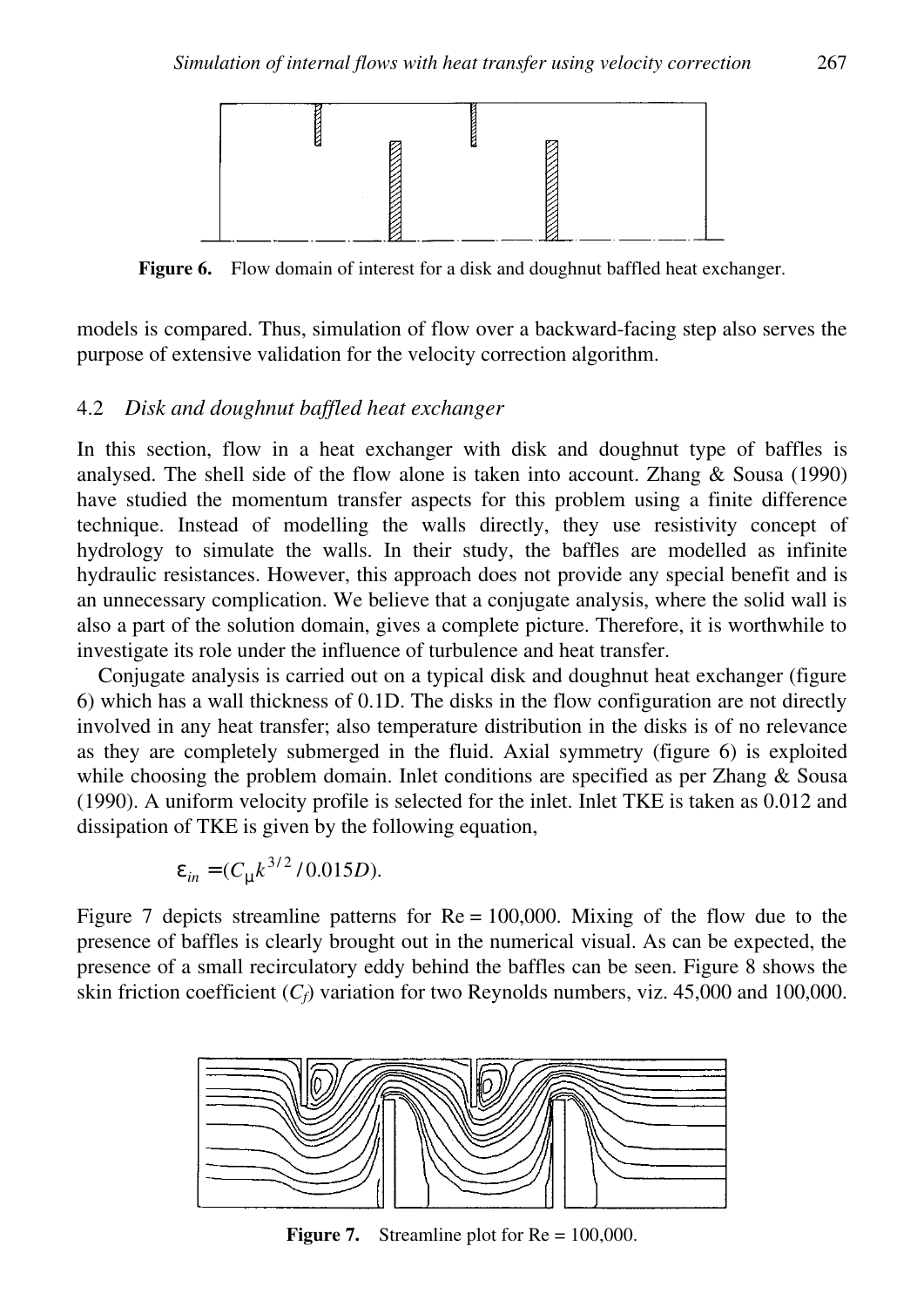

**Figure 8.** Variation of skin friction coefficient.  $(\Delta - \Delta \text{ Re} = 45000; \text{ O}-\text{O}$  $Re = 100,000$ .

This is defined as the ratio of wall shear stress to the kinetic energy of the fluid, which suddenly drops in the location above the disks. Since the flow accelerates in the narrow gap between the wall and the disk, average velocity in that section is very high. Hence, there is a drop in the value of skin friction coefficient, due to a high value on the denominator. Static wall pressure variation along the channel length is shown in figure 9. Note, particularly, the tremendous increase in pressure drop, which is due to the presence of the disks. Figure 10 depicts the Nusselt number (Nu) variation for  $Re = 100,000$ . Increase in heat transfer due to the presence of baffles in the flow direction is clearly seen in this figure, along with Nu variation of a smooth circular pipe (under identical conditions).

In conjugate analysis, wall thickness is part of the solution domain. Analysis is carried out for different values of thermal diffusivity ratio ( $\alpha_{rat}$ ), which ranges from 10 to 100,000. Figure 11 depicts Nu variation for different values of  $\alpha_{\text{rat}}$  at Re = 100,000 and Pr = 0.7.



**Figure 9.** Variation of static wall pressure.  $(\Delta-\Delta \text{ Re } = 45000; \text{ O } - \text{ O } \text{ Re } = 100,000).$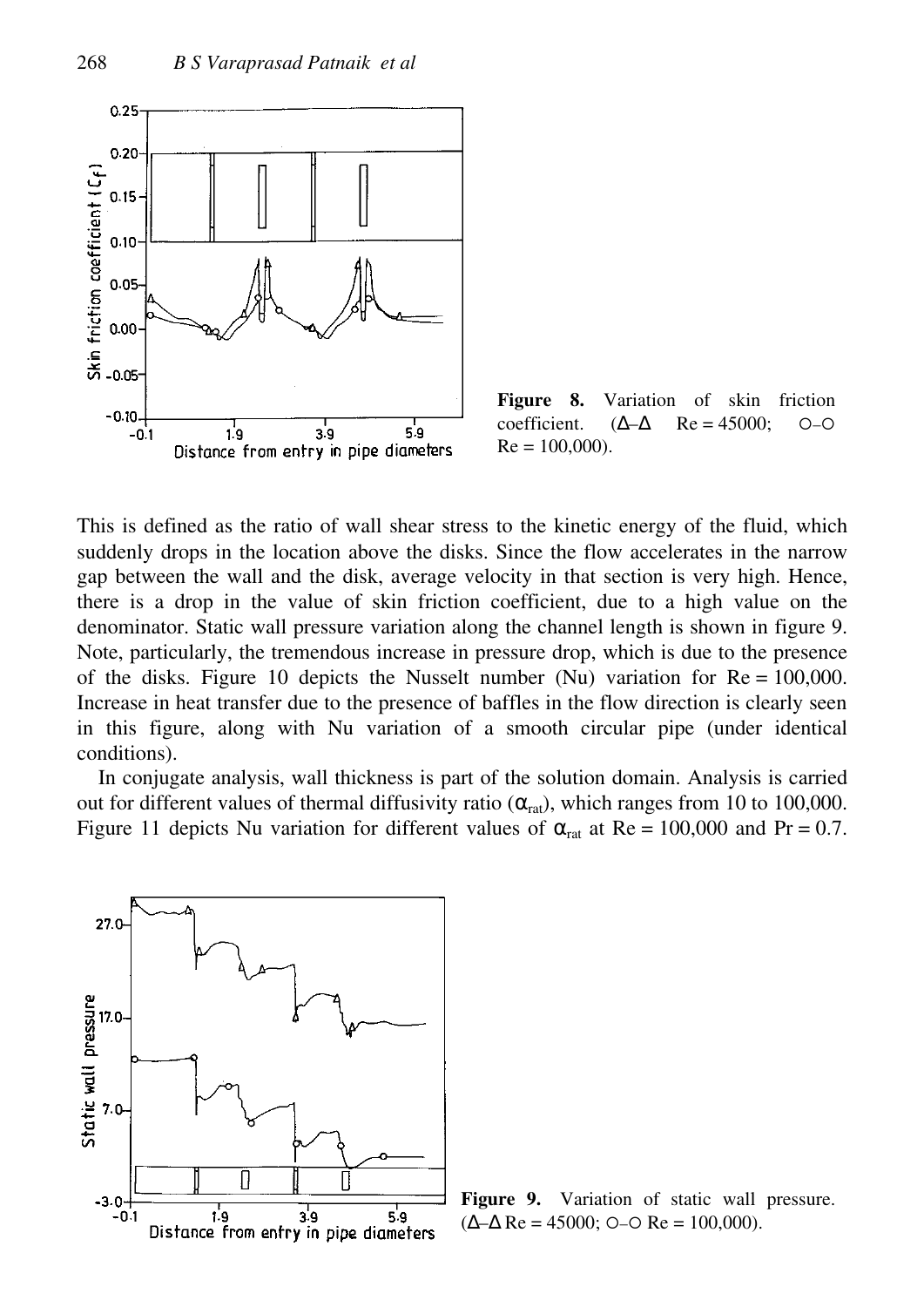

**Figure 10.** Nusselt number variation for  $Re = 100,000$  and  $Pr = 0.7$ . ( $\Delta - \Delta$  flow in a circular pipe;  $\Box$  flow in a disk and doughnut heat exchanger).

Nusselt number variations of non-conjugate and conjugate cases with  $\alpha_{\text{rad}} = 100,000$  are identical. Even for  $\alpha_{\text{rat}} = 10$  there is no significant distinction. If only the Nusselt number variation is needed, a non-conjugate analysis itself would suffice. However, important differences occur in the variation of temperature on the inner side of the wall. The variation of wall temperature is shown in figure 12. It is clear that, even for  $\alpha_{\text{rat}} = 100,000$ , near the doughnut, the dimensionless temperature is less than one. For other values of  $\alpha_{\text{rat}}$ , differences are quite high. Table 2 clearly brings out these features, thus substantiating the need for conjugate analysis. Analysis is complete and realistic only when the wall thickness is taken into consideration.

*Conclusions:* Simulation of fluid flow and heat transfer in a disk and doughnut baffled heat exchanger demonstrates the robustness of the algorithm. A small region of recirculation is prominently noticed behind the disk and doughnut baffles. There is a drop



**Figure 11.** Nusselt number variation with wall temperature for different diffusivity ratios.  $(\Box - \Box)$  $\alpha$  ratio = 10;  $\Delta-\Delta$   $\alpha$  ratio = 100,000;  $\circ$ – $\circ$  nonconjugate case).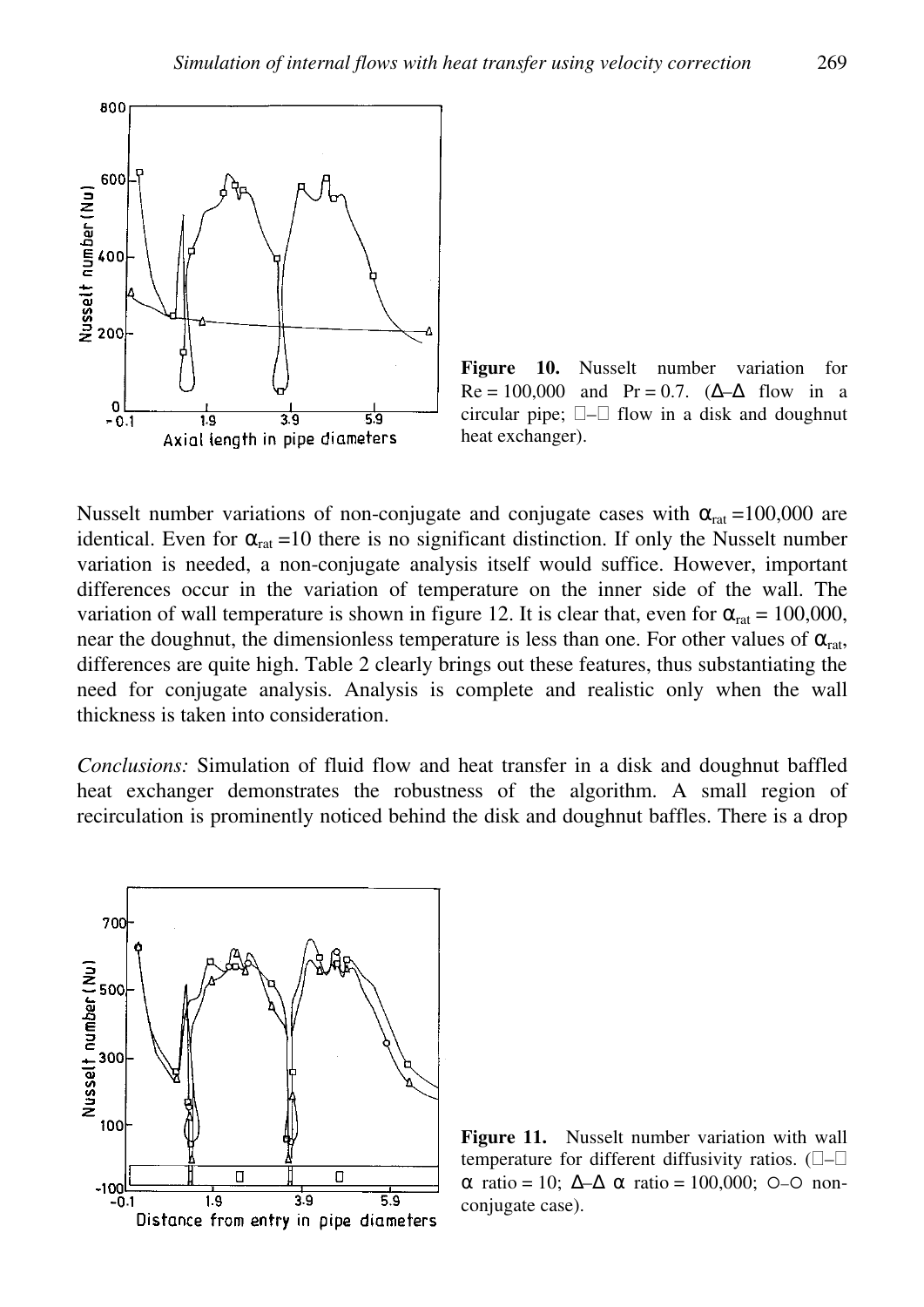| $\alpha_{\text{rat}}$ | Exit $T_{\text{bulk}}$ | Minimum $T_w$ | Exit $T_w$ |
|-----------------------|------------------------|---------------|------------|
| 10                    | 0.241                  | 0.019         | 0.434      |
| 100                   | 0.500                  | 0.075         | 0.883      |
| 1000                  | 0.598                  | 0.216         | 0.988      |
| 10000                 | 0.645                  | 0.724         | 0.998      |
| 100000                | 0.662                  | 0.956         | 0.999      |
| $\infty$              | 0.752                  | 1.000         | 1.000      |

**Table 2.** Exit bulk and wall temperatures, and minimum wall temperature for different values of  $\alpha_{\text{rat}}$  at Re = 100,000 and  $Pr = 0.7$ .

in the value of skin friction coefficient and an increase in Nusselt number in the location above the disks. Static wall pressure variation along the length of the channel denotes an increase in pressure drop across the disks. Conjugate analysis is performed by considering wall thickness as part of the solution domain. There is no significant difference in the variation of Nusselt number between conjugate and non-conjugate analysis. However, the exit wall temperature distribution substantiates the need for conjugate analysis.

### 4.3 *Simulation of vortex shedding in a channel with blockage*

Oscillation of bluff bodies and other structures in transverse flow is essentially due to vortex shedding. An initially smooth and steady flow across a bluff body may bring about damaging oscillations, in cases where the natural frequency of the obstacle is close to the shedding frequency of the vortices. An alternating deflection influences the fluid flow patterns of the wake region behind the cylinder. As a result, the induced forces on the bluff body become periodic and culminate in coupling between the fluid and the structure. This can be detected from the oscillation of the bluff body. If the resulting excitation frequency



**Figure 12.** Wall temperature variation for different values of diffusivity ratio at Re = 100,000 and Pr = 0.7. ( $\circ$ – $\circ$   $\alpha$  ratio = 10;  $\Delta$ – $\Delta$  $\alpha$  ratio = 100;  $\Box$  $\Box$   $\alpha$  ratio = 100,000).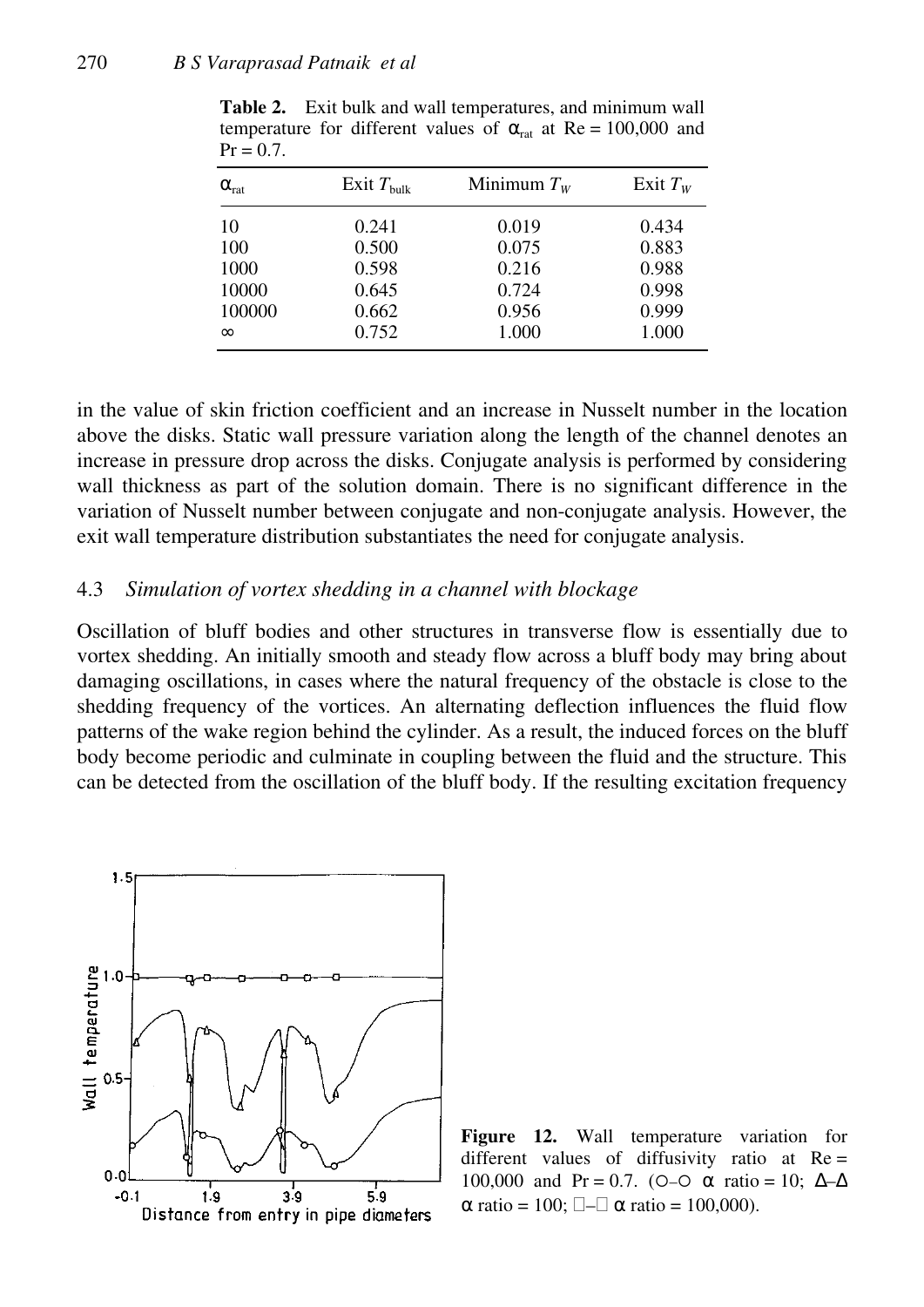

Figure 13. Fluid flow domain of interest.

synchronizes with the natural frequency of the bluff body, the phenomenon of resonance is the obvious outcome. Therefore, the simulation of unsteady flow past bluff bodies has practical relevance. In this section, flow in a channel with circular, square and elliptic blockages is studied. This study has potentially strong and direct application in vortex shedding flowmeters. In this class of applications, the correct value of vortex shedding frequency assumes significance for the measurement of flow rates.

*Geometry and boundary conditions:* A circular cylinder of diameter (*D*), acting as a blockage in a channel of height  $(H)$ , is depicted in figure 13. The ratio of *D* to *H*, is blockage ratio. The terms blockage and blockage ratio are interchangeably used in the literature (Perkins & Leppert 1964). For an unconfined flow, the channel walls are assumed to be at infinity, and hence, blockage is 0.0. For this case, a uniform velocity profile is assumed at the inflow boundary. On the cylinder surface and channel walls, a noslip boundary is enforced. At the exit, a homogenous Neumann boundary condition is applied. A fully developed parabolic velocity profile (FDPV) is imposed at the inlet, when blockage is taken into account. The effect of three blockage ratios, viz., 0.0, 0.1 and 0.25 are studied.

In a channel flow with an obstruction, the wake zone aerodynamics is influenced by three factors, viz., the Reynolds number, blockage ratio and the velocity profile prescribed at the inlet. The primary design objective of such a study would be to find the vortex shedding frequency and hence, the Strouhal number. The downstream side of the cylinder is encompassed with an active zone of fluid dynamical patterns. To study the nature of the fluid flow features along the central axis, time-averaged mean centre line velocities are computed. Figure 14 depicts these values for  $Re = 144$  and  $BR = 0.0$  in the wake region.



**Figure 14.** Comparison of mean centreline velocities.  $(\Box - \Box$  Experimental – Griffin and Votaw (1972); **.…** Numerical (grid 1) – Chilukuri (1987); **––––** Numerical (grid 2) – Chilukuri (1987); ∆–∆ present study).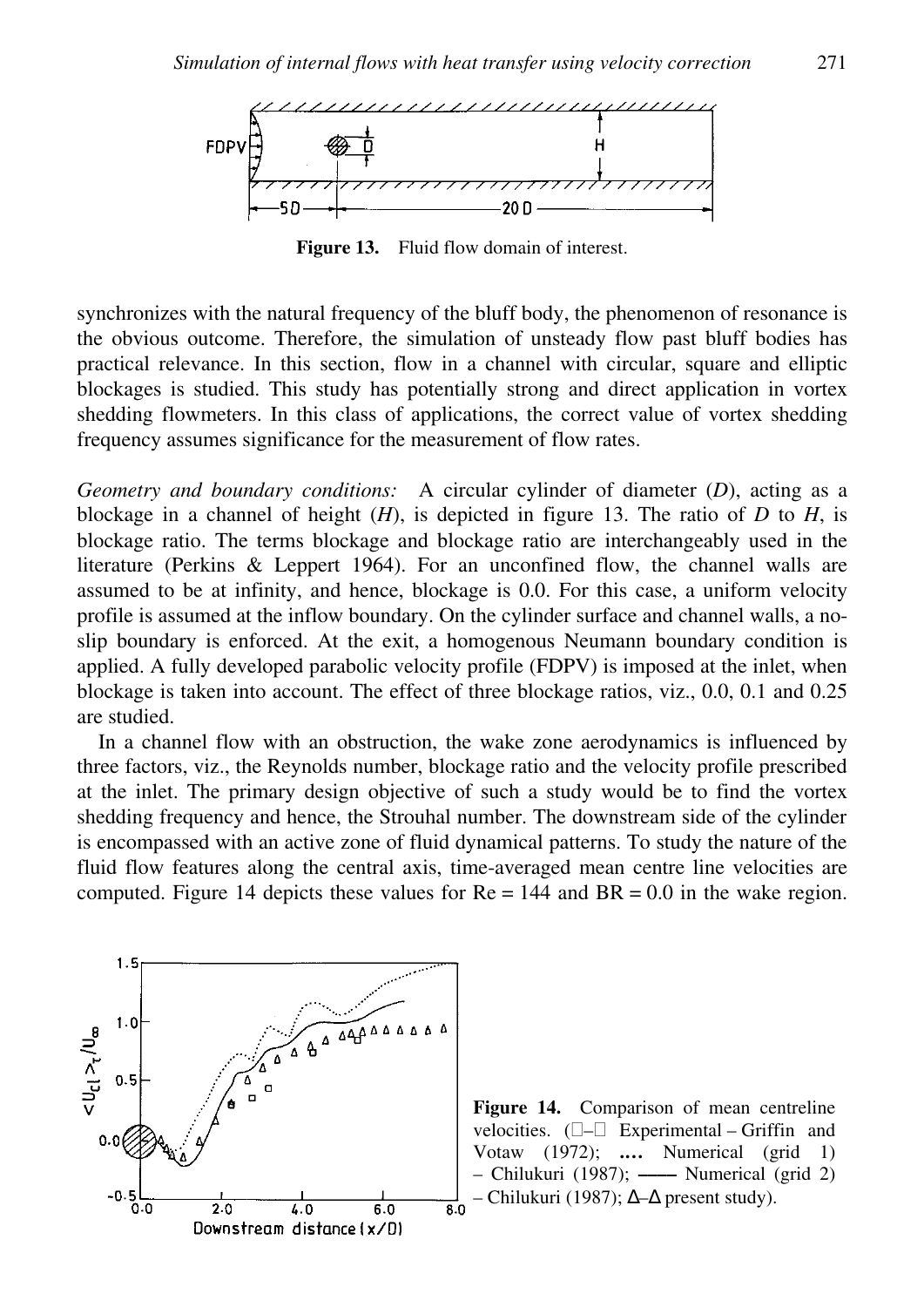

**Figure 15.** Temporal history of the cross-stream component of monitored velocity.

The negative velocity values depict a zone of reverse flow, immediately behind the cylinder. Experimental observations of Griffin & Votaw (1972) and Chilukuri (1987) are also presented for the purpose of comparison. The present results compare well with the experimental investigations, especially, in the middle wake region.

The temporal histories for the cross-stream component of velocity  $(U_{\nu})$ , along the axis of symmetry (in the downstream region), are monitored at several nodal points. A typical plot of the signal traces of the monitored velocity is shown in figure 15. Time taken from one peak to the other signifies the period of vortex shedding  $(T_{ps})$  as indicated in the figure. Indeed, *Tps* can also be obtained from the temporal history of the lift coefficient. Frequency of vortex shedding (*fvs*), is obtained as the inverse of time period of vortex shedding  $(T_{ps})$ . Strouhal number, which is a measure of the oscillating fluid flow phenomenon is given by,

$$
St = (f_{\nu s} D) / U_{\alpha \nu}.
$$

where  $f_{\nu s}$  is the vortex shedding frequency,  $D$  is the diameter of the circular cylinder and  $U_{\alpha\nu}$  refers to the average velocity at the inlet. The values of Strouhal number, obtained from the present simulation are compared (figure 16), with the experimental study of Kovasznay (1949) for  $BR = 0.0$ . Numerical results of Chilukuri (1987), Williamson (1988), Karniadakis (1988) and Sa & Chang (1991) are also presented in the same figure. Good comparison with the earlier investigations can be noticed.

The flow past a circular cylinder is indeed one of the standard benchmark problems, and the simulation is like an *acid test* for any numerical scheme. Simulating the pattern of flow



**Figure 16.** Comparison of Strouhal number against Reynolds number. ( **— Kovaznay** (1949); **− ⋅ – Williamson** (1988); --- Sa and Chang (1991); •–• Chilukuri (1987);  $\Box$  Present study).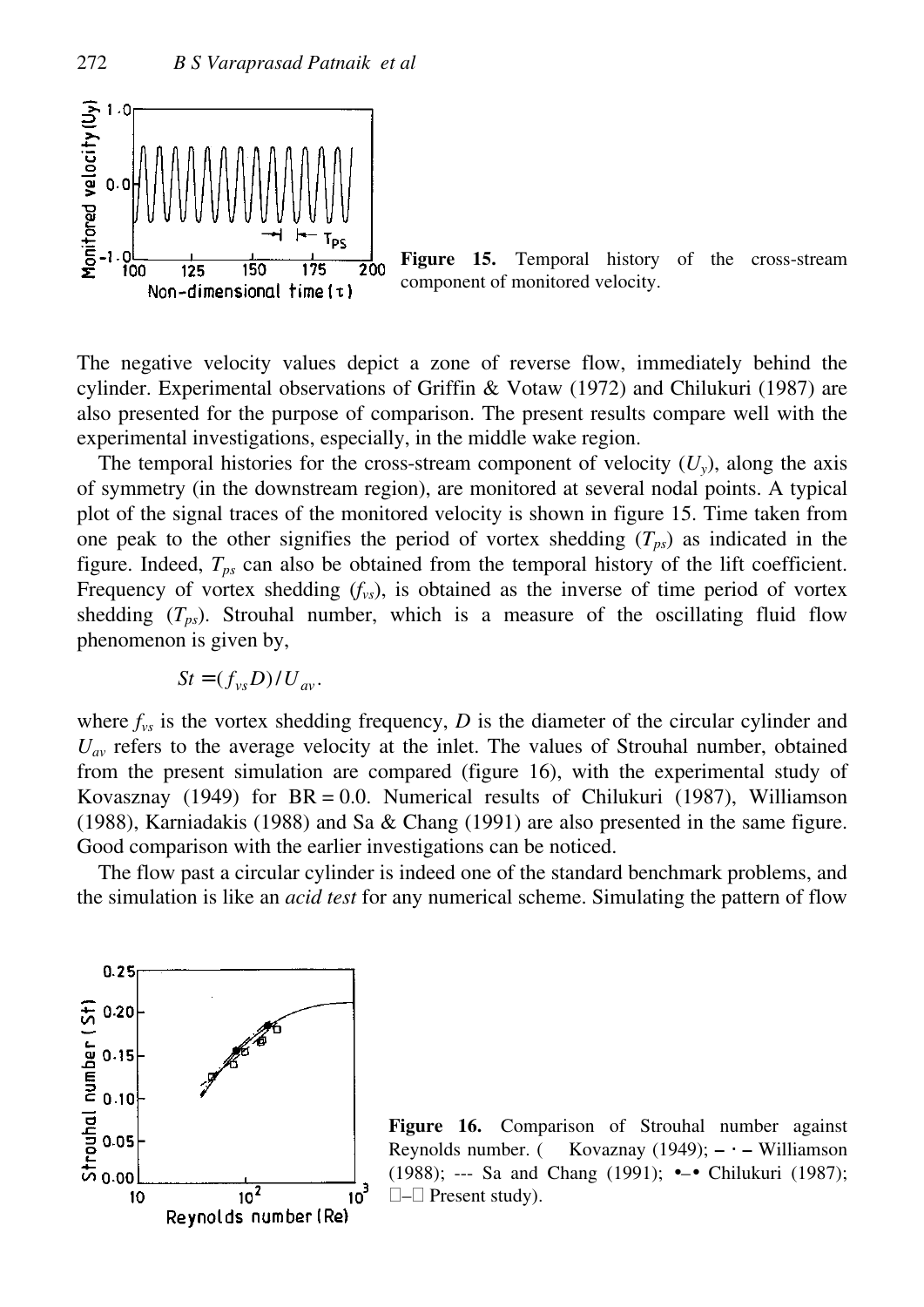

**Figure 17.** Evolution of streamline patterns over half vortex shedding cycle at Re = 200; BR = 0.25. (**a**) Vortex at the bottom; (**b**) Vortex folded up; (**c**) Vortex formation at the top (**d**) Fully grown vortex at the top.

separation, wake region, vortex dynamics etc. renders the problem more fascinating. A typical case of flow field evolution, due to a circular cylindrical blockage, is presented in figure 17 over a half vortex shedding cycle. For a Reynolds number of 200, an eddy is fully formed at the bottom and a sinuous motion can be seen in the downstream (figure 17a). This creates a wake cavity on the topside. Flow entrains through this wake cavity and vortex gets folded up as in figure 17b. This eddy is subsequently washed away in the wake. With further progress in time, a fully grown eddy is formed on the top, as in figure 17d. It should be noted that figures 17a  $&$  17d visually represent one half of the shedding cycle. Once, two vortices are shed (one each from the bottom and the top of the downstream), one shedding cycle is said to be complete. Again, a new cycle starts and the periodic process repeats. In a physical situation, the destruction in symmetric eddies formed behind the cylinder is inevitable due to multiple perturbation sources, such as nonuniform in-flow conditions, surface roughness of the cylinder, running conditions of the experiment (e.g., small vibrations), turbulence level etc. In a numerical simulation, truncation and round-off errors, and those due to numerical approximation schemes, memory effects etc*.* are essentially the sources, which play the same role. All these factors eventually lead to the necessary condition of asymmetric disturbance for the generation of vortex shedding (Braza *et al* 1986).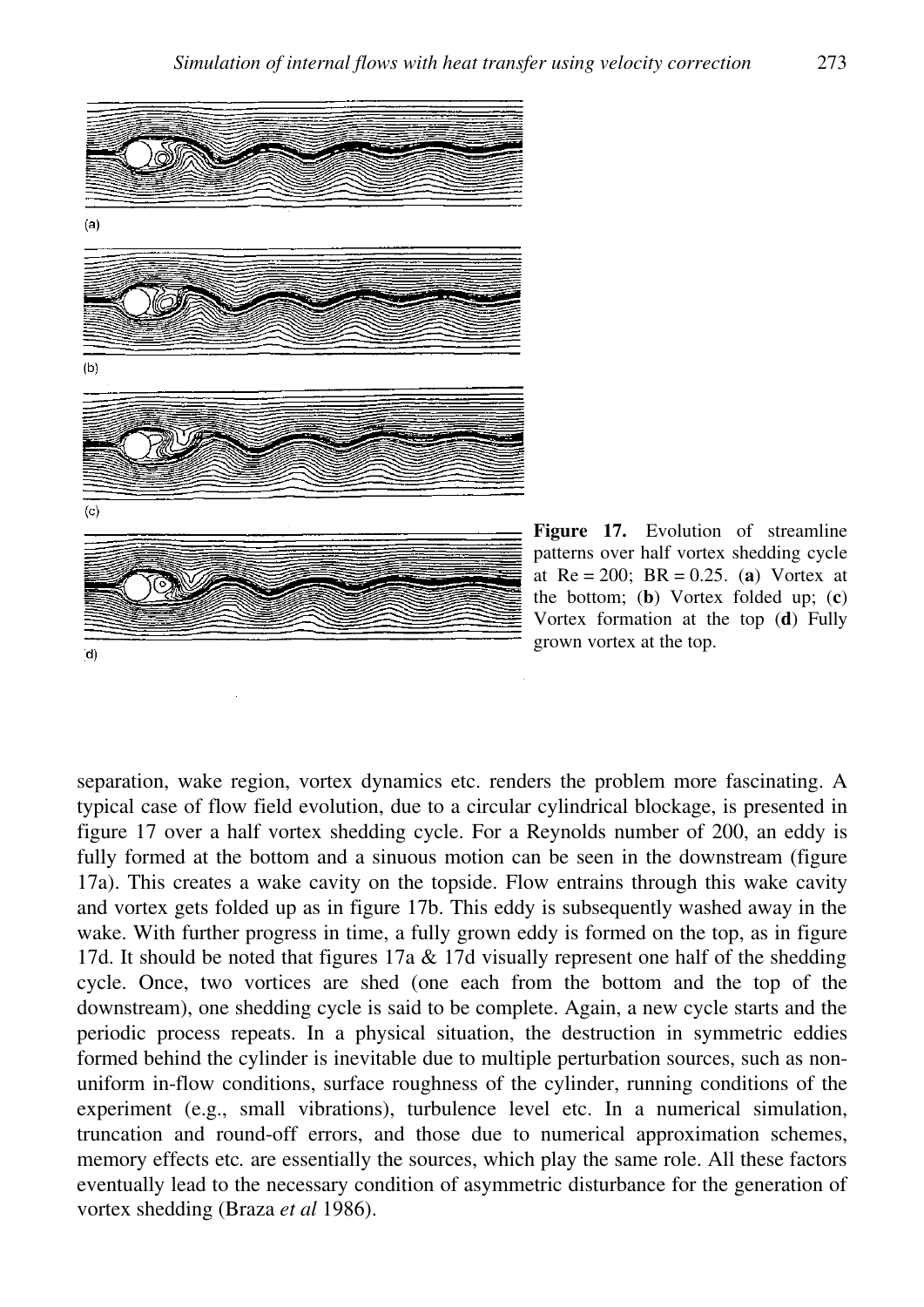Figure 18 depicts the streamlines and isovorticity contours for flow past a square cylinder in a channel with  $BR = 0.25$  for  $Re = 200$ . The undulating nature of the wake can be better understood from the sinuous pattern of the flow lines. Eddy reversal has an interval of half-shedding period, which is a useful measure of vortex shedding frequency. Note particularly the staggered pattern of the vortex street in the isovorticity contours. Figure 19 depicts the streamline patterns for an elliptic cylinder, which has a major to minor axis ratio of 2:1. Here, the Reynolds number is 200 and  $BR = 0.25$ . The serpentine nature of the flow is well established (figure 19). Table 3 helps in understanding variations of Strouhal number among the three basic configurations, viz., circular, square and elliptic cylinders. The square cylinder with its prominent sharp corners has fixed separation points. This makes the flow diverge further and creates a wide wake. Larger wake means higher form drag and smaller value of vortex shedding frequency or Strouhal number. On the other hand, elliptic and circular configurations do not have fixed separation points due to the absence of sharp corners. Their wake region is narrow and eddies can shed faster (for the same velocity). It should be pointed out that the elliptic configuration is more conducive to faster vortex shedding and facilitates it. Hence, square, circular and elliptic configurations are in the decreasing order of their bluffness. For a given configuration, the higher the blockage, the higher is the Strouhal number. These aspects are very well supported from the values obtained in the table.



**Figure 18.** Fluid flow patterns at half vortex shedding cycle apart for a square cylinder ( $Re = 200$ ) and BR = 0.25); (**a**) Streamlines; (**b**) Isovorticity contours.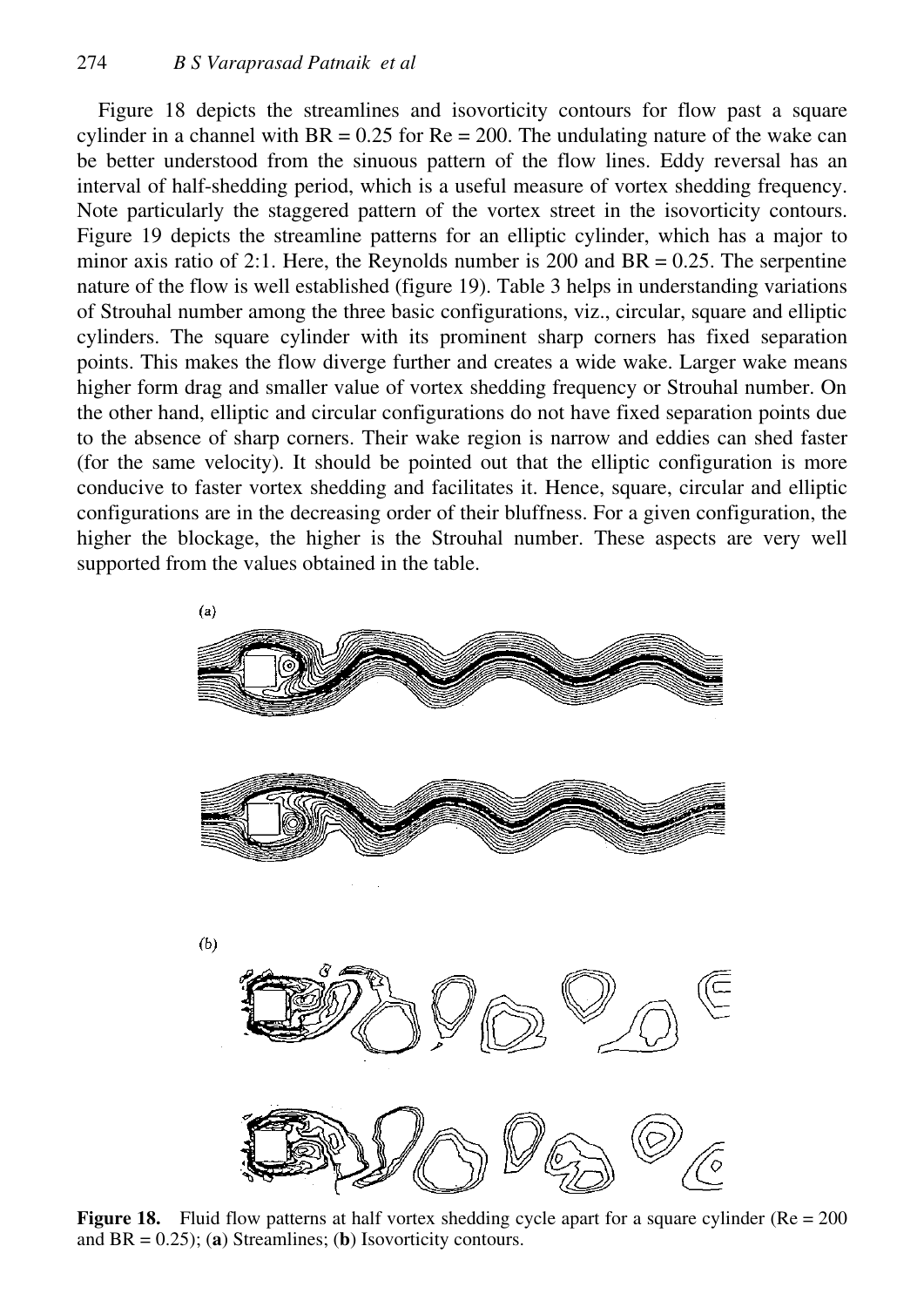

**Figure 19.** Streamlines for flow past an elliptic cylinder ( $Re = 200$  and  $BR = 0.25$ ).

Having successfully simulated the vortex shedding behind bluff bodies, it should be pointed out that, for  $Re > 180$ , Williamson (1988) has shown a transition to three dimensionality. Hence, fluid flow features remain two-dimensional only below a Reynolds number, that is close to this value.

*Conclusions:* Flow past an obstruction in a channel is a good precursor to the flow past a bundle of cylinders. Finite element simulations are performed for three cylinder configurations under blockage ratios of 0.0, 0.10 and 0.25. Numerical flow visuals depict the oscillating nature of the Kármán vortex street in the downstream. The Strouhal periodicities which are obtained, provide a measure of the oscillating nature of the wake. Square, circular and elliptic configurations are found to be in the decreasing order of their bluffness. Thus, the velocity correction procedure could simulate the complex nature of the vortex dynamics, which is indeed a severe test for the algorithm.

| <b>Blockage</b> | Square   | Circular | Elliptic |
|-----------------|----------|----------|----------|
| ratio           | cylinder | cylinder | cylinder |
|                 |          |          |          |
| 0.0             | 0.154    | 0.192    | 0.228    |
| 0.1             | 0.168    | 0.213    | 0.252    |
| 0.25            | 0.183    | 0.255    | 0.273    |

**Table 3.** Variation of Strouhal number with blockage ratio for  $Re = 200$ .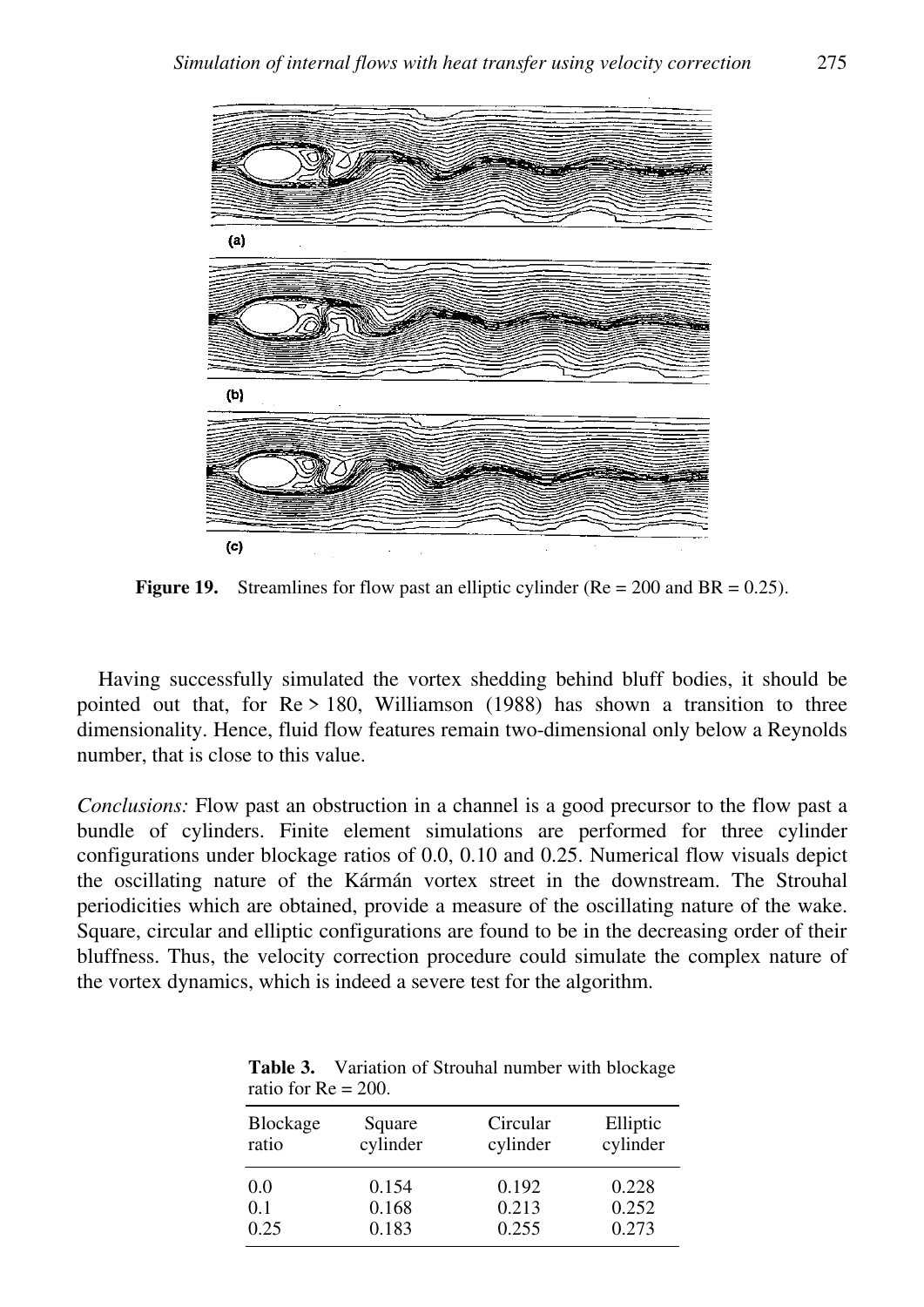# 4.4 *Flow past a tube bank in a channel*

The physical model for flow past a five-row deep in-line tube bank is shown in figure 20. It is well established in the literature that, for relatively low Reynolds numbers and a closely packed bundle of cylinders, it is reasonable to assume that the wake behind each cylinder is symmetric. In fact, due to tight packing, no vortex shedding is likely to occur even up to moderate Reynolds numbers. It is further assumed that a line of symmetry exists as depicted in figure 20. The inflow boundary is located five cylinder diameters in front of the first row of cylinders. Similarly, in order to minimize the effect of outflow boundary condition on the fluid flow characteristics in the vicinity of the fifth cylinder, the computational domain has been extended up to 15 cylinder diameters in its downstream. In some sense, this problem is diametrically opposite to the disk and doughnut baffled heat exchanger, which was analysed in §4.2. It should be pointed out that in §4.2, tubes that pass through the baffles and occupy the shell side were totally ignored in the flow path. On the contrary, in this section, baffles that pose resistance to flow path are completely ignored in the analysis. Thus, the objective is to obtain a local picture of resistance to fluid flow and heat transfer.

*Boundary conditions –* The following boundary conditions have been employed during the simulation.

- (a) Cylinder surface No slip ( $U = V = 0.0$ ) and  $\theta = 1.0$  (isothermal tube surface);
- (b) Axis of symmetry  $-V = 0.0$ ;
- (c) Inlet Uniform flow ( $U = 1.0$ ,  $V = 0.0$ ) and  $\theta = 0.0$ ; and
- (d)  $\text{Exit} P = 0.0$ .

*Initial conditions:*

*U* = 1.0; *V* = 0.0;  $\theta$  = 0.0; at  $\tau$  = 0.

In this problem, the fluid flow patterns and heat transfer characteristics evolve with time before reaching the steady state. A detailed study on the temporal evolution of the flow



**Figure 20.** Configuration of the physical and computational (shown dotted) domains.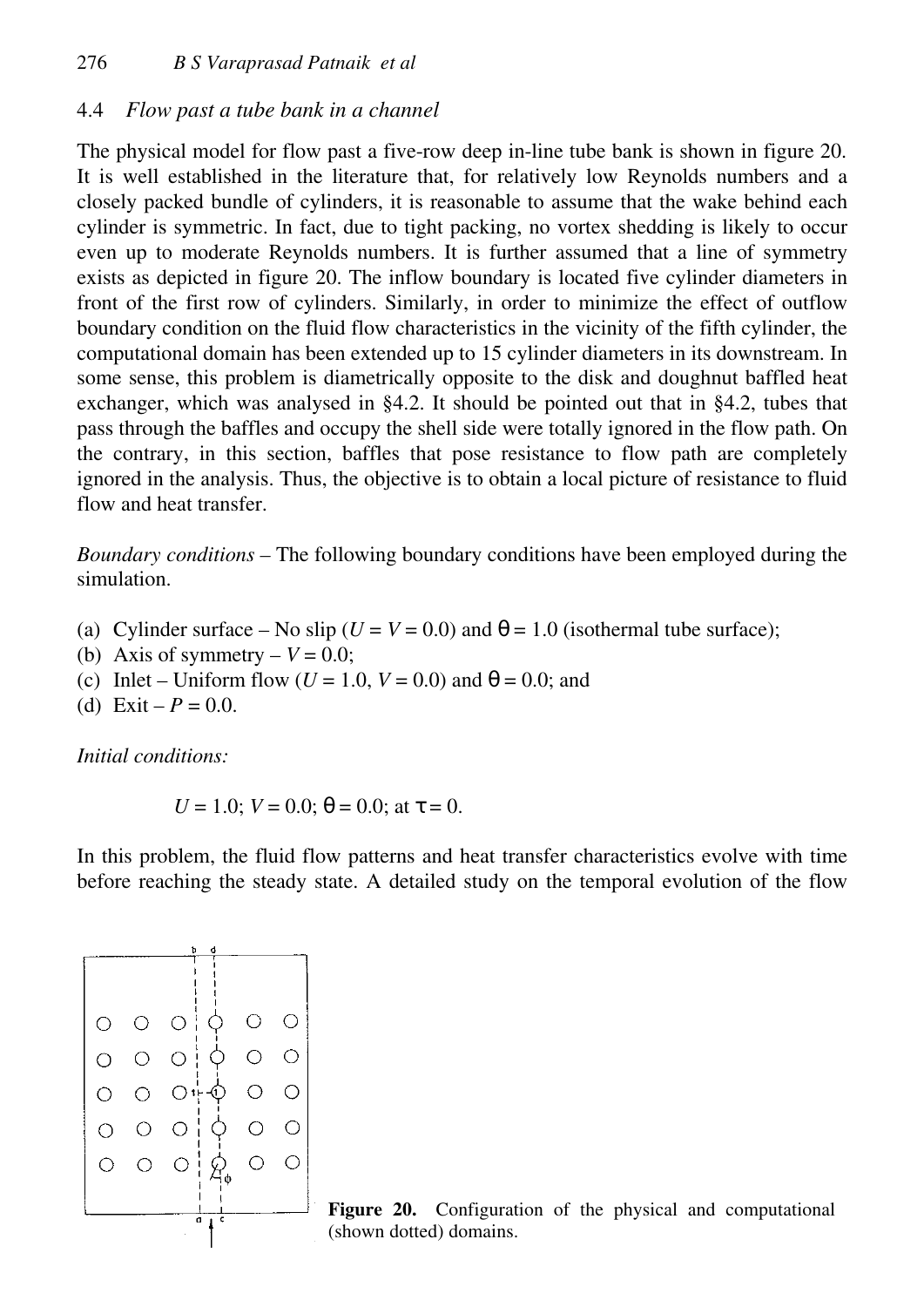

**Figure 21.** Streamlines and isotherms for  $(a)$  PDR = 1.5 and  $(b)$  $PDR = 2.0.$ 

field is given by Krishne Gowda (1996). Streamline and isothermal patterns, after reaching the steady state, are depicted in figure 21, for two pitch-to-diameter ratios of 1.5 and 2.0, when  $Re = 100$  and  $Pr = 0.7$ . Flow separates from the upstream cylinder and reattaches onto the downstream body. As can be observed, there are zones of recirculation in the gap region between cylinders. However, the region is much larger behind the last row of cylinders. Crowding of isotherms over the front half of the first row of cylinders is understandable, as the thermal boundary layer growth begins only from the first cylinder. For other rows, low velocity recirculating flow interacts with parts of the front half of the subsequent cylinders. Here, it should be emphasized that the heat flux between the third and fourth row of a bundle is equivalent to the heat flux between any two adjacent inner rows of an infinite bundle of cylinders.

Local skin friction coefficient is defined by,

$$
C_f = \frac{2}{\text{Re}} \frac{\partial U}{\partial Y}\bigg|_{Y=R},
$$

where, ∂*U*/∂*Y* is the velocity gradient evaluated on the cylinder surface. A plot of skin friction coefficient against angle ( $\phi$ ) is presented in figure 22, for Re = 100 and PDR = 1.5 and 2.0. The first cylinder offers higher viscous resistance than the rest of the tubes. This is intrinsic as the rest of the cylinders are submerged in the wake of their corresponding upstream cylinders. Comparison of skin friction coefficient is made with values given by



**Figure 22.** Variation of local skin friction coefficient (**a**) PDR = 1.5 and (**b**) PDR = 2.0.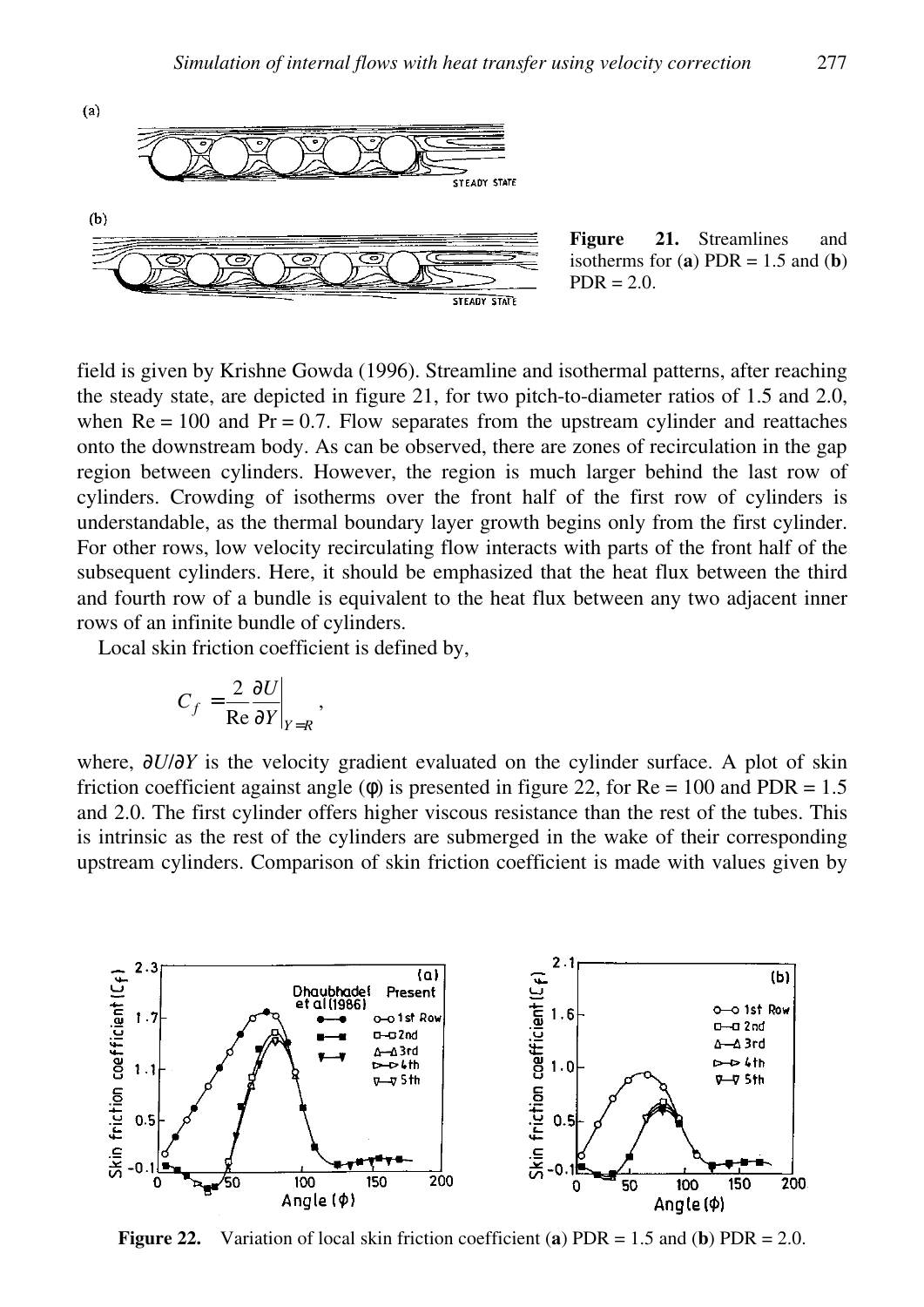

**Figure 23.** Variation of local Nusselt number for (**a**)  $PDR = 1.5$  and (**b**)  $PDR = 2.0$ .

Dhaubhadel *et al* (1986) for PDR = 1.5 and Re = 100. For PDR = 2.0, the plot is shown by figure 22b.

Nusselt number is one of the important design parameters of interest, which is given by the relation,

$$
\mathrm{Nu} = \frac{\theta_w - \theta_{in}}{\theta_w - \theta_b} \frac{\partial \theta}{\partial Y}\bigg|_{Y=R},
$$

where,  $\theta_w$  is the wall temperature,  $\theta_b$  is the bulk temperature at the minimum cross section, and θ*in* refers to the inlet temperature. Figure 23 represents the distribution of local Nusselt number variation against angle ( $\phi$ ) for PDR = 1.5 and 2.0 at Re = 100. As can be observed, local Nusselt number distribution for the first row differs from those of the second and subsequent rows. This is due to the absence of *wake shading* influence on the first row of cylinders, unlike the rest. The thinner boundary layer over the first row of cylinders leads to a higher temperature gradient and, thus, higher heat transfer on its fore. The maximum Nu for the first row occurs at around  $60^\circ$ , which is in agreement with those obtained by Fuji *et al* (1984) and Dhaubhadel *et al* (1986). Over the first cylinder, the minimum Nu in the plot corresponds to the point of separation. For second and subsequent cylinders, there is a point of separation and reattachment as well. The zones of recirculation come into



**Figure 24.** Pressure distribution around the cylinders for  $PDR = 1.5$ ;  $Re = 200$ .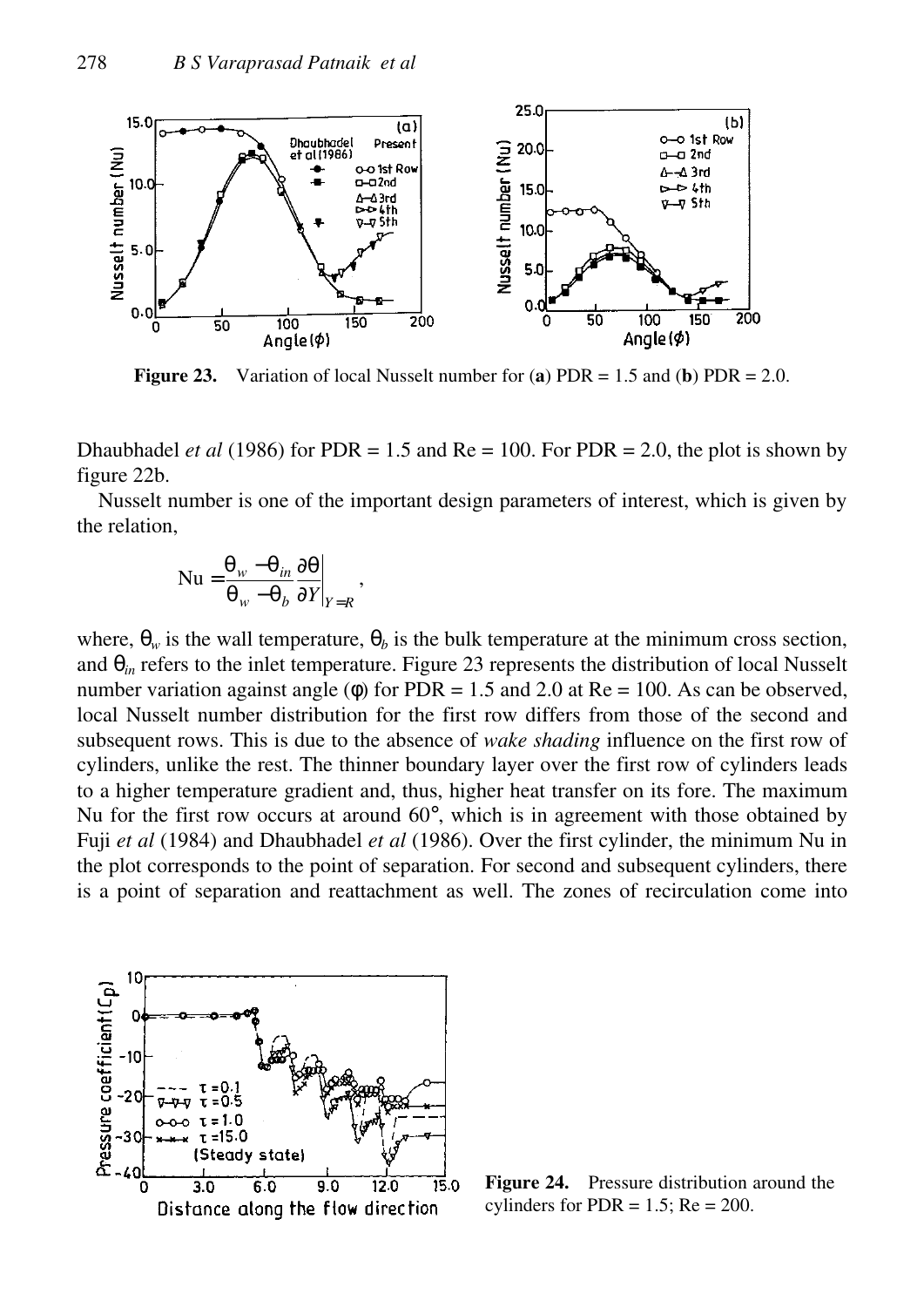contact on both sides, which justify increased resistance to heat flow and, hence, the smaller values of local Nu.

Pressure distribution along CD of the computational domain at different time levels, during its evolution to steady state, is shown in figure 24. The pressure drop across the first row of cylinders is almost identical with the fore side of a single cylinder and remains unchanged up to steady state. From the second row onwards, pressure drop and recovery process take some time to reach steady state. Length of the recirculation zone behind the fifth row of cylinders has an influence on pressure drop and recovery process.

*Conclusions:* Laminar flow past a tube bank is numerically simulated in the low Reynolds number regime. Streamline patterns depict zones of recirculation between the cylinders. Local skin friction coefficient and Nusselt number variations are obtained, which are in good agreement with earlier investigations. Pressure distribution along the bundle crosssection is presented.

# **5. Concluding remarks**

In the present study, laminar and turbulent flow simulations are carried out using a velocity correction algorithm. Four internal fluid flow problems with heat transfer are presented by solving full Navier–Stokes equations. Finite element-based Galerkin weighted residual formulation for spatial discretization and an Euler explicit scheme for temporal discretization are employed. The results of flow over a backward-facing step serve the purpose of extensive validation. Conjugate analysis is performed for flow through a disk and doughnut baffled heat exchanger. Simulation of this problem demonstrates the robustness of the code developed. Flow in a channel with circular, square and elliptic blockages is simulated. The influence of vortex dynamics on the Strouhal periodicity is examined. Simulation of laminar flow past a bundle of cylinders in a shell is carried out. Emphasis is given for the calculation of engineering parameters like Nusselt number, skin friction coefficient and pressure drop. Turbulent flow simulation for the latter class of flows, dominated by vortex dynamics, is possible only with a workable turbulence model. The versatility and robustness of the velocity correction algorithm is depicted in the successful simulation of a wide range of complex fluid flow features.

### **List of symbols**

| $\mathcal{C}$                                         | Courant number $(U\Delta\tau/\Delta X)$ ;          |
|-------------------------------------------------------|----------------------------------------------------|
| $C_f$                                                 | skin friction coefficient;                         |
| $c_p$                                                 | specific heat of the fluid;                        |
| $C_{\mu}$ , $C_{\varepsilon 1}$ , $C_{\varepsilon 2}$ | constants in $k$ - $\varepsilon$ turbulence model; |
| D                                                     | cylinder diameter;                                 |
| $f_{\mu}, f_1, f_2$                                   | functions in $k$ - $\varepsilon$ turbulence model; |
| $f_{vs}$                                              | vortex shedding frequency;                         |
| H                                                     | channel height/ step height;                       |
| k                                                     | turbulent kinetic energy;                          |
| $k_{t}$                                               | thermal conductivity of the fluid;                 |
|                                                       | mixing length;                                     |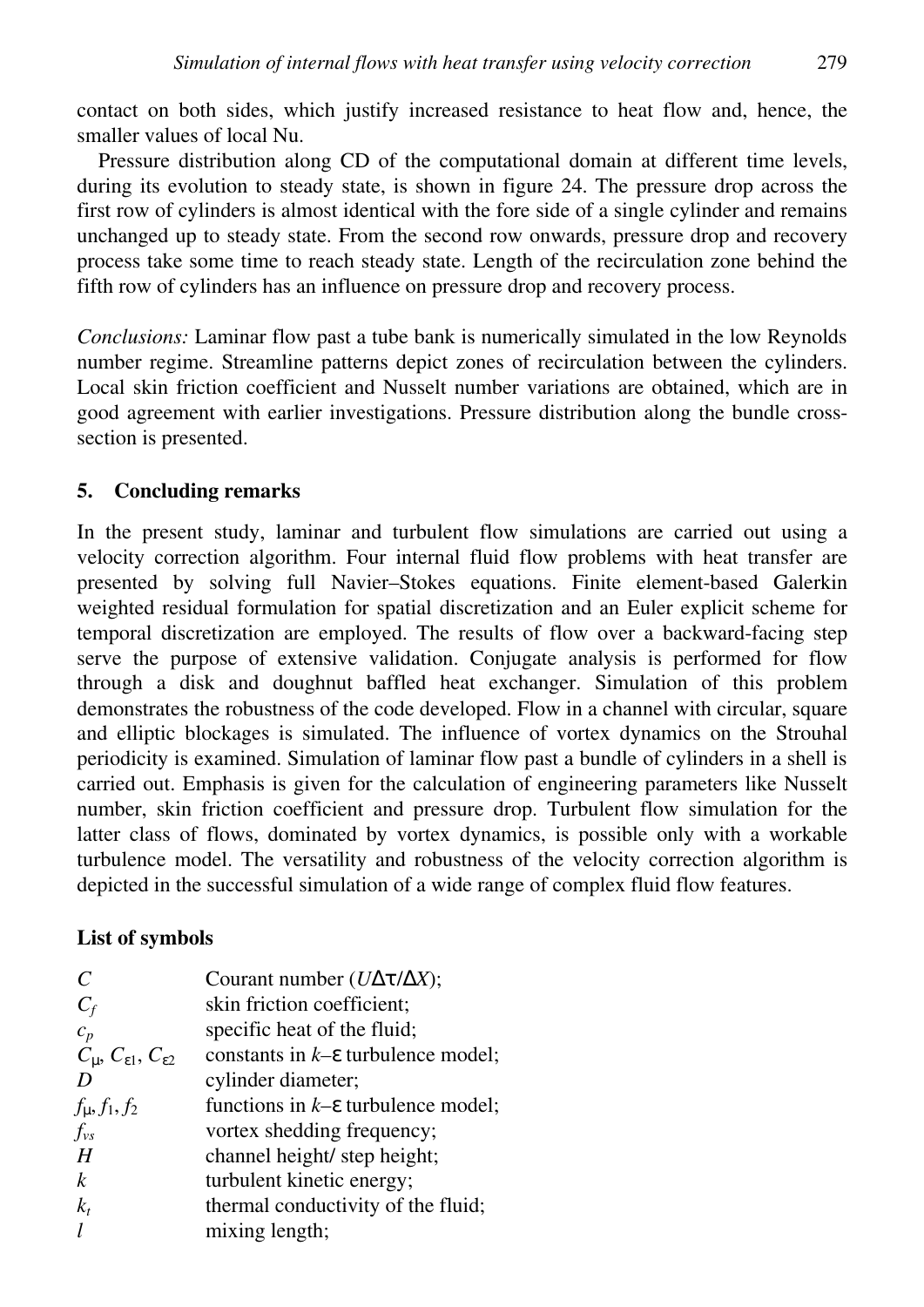| $L_{\text{ref}}$                  | reference length for non-dimensionalization;                   |
|-----------------------------------|----------------------------------------------------------------|
| $N_i, N_j, N_k$                   | finite element shape functions;                                |
| Nu                                | Nusselt number;                                                |
| $\boldsymbol{P}$                  | static pressure;                                               |
| Pe                                | Peclet number $(UL_{ref}/\alpha)$ ;                            |
| Pe <sub>c</sub>                   | cell Peclet number (UAX/v);                                    |
| Pr                                | Prandtl number ( $\mu c_p/k_T$ );                              |
| $Q_k, Q_k$                        | source terms for $k$ and $\varepsilon$ equations respectively; |
| Re                                | Reynolds number $(U_{\text{ave}}L_{\text{ref}}/v)$ ;           |
| St                                | Strouhal number $(f_{vs}L_{ref}/U_{ave});$                     |
| $\frac{T_{\text{ps}}}{u'_i u'_j}$ | time period of vortex shedding;                                |
|                                   | Reynolds stresses;                                             |
| $U_1$                             | flow velocity along the streamwise direction;                  |
| $U_2, V$                          | flow velocity along the cross stream direction;                |
| $\overline{\tilde{U}_i}$          | Fictitious or pseudo velocities;                               |
| $U_{\rm av}$                      | average velocity in a section;                                 |
| $U_{\rm v}$                       | monitored velocity of the signal traces;                       |
| у                                 | normal wall distance;                                          |
| $\alpha$                          | thermal diffusivity ratio;                                     |
| $\alpha_T$                        | turbulent thermal diffusivity;                                 |
| $\alpha_{rat}$                    | thermal diffusivity ratio;                                     |
| ε                                 | dissipation of turbulent kinetic energy;                       |
| $\varepsilon_{\rm in}$            | inlet value of $\varepsilon$ ;                                 |
| $\mathbf v$                       | momentum diffusivity;                                          |
| $V_T$                             | turbulent momentum diffusivity;                                |
| φ                                 | angle (measured from $X$ -axis as the base);                   |
| ρ                                 | density of the fluid;                                          |
| $\sigma_k, \sigma_\varepsilon$    | model constants for diffusion of k and $\varepsilon$ ;         |
| τ                                 | dimensionless time;                                            |
| $\Delta \tau$                     | incremental time step;                                         |
| θ                                 | temperature;                                                   |
| χ                                 | mixing length.                                                 |

The authors thank the referees for their invaluable suggestions. One of the authors (BSVP) is supported by the National Science and Technology Board (NSTB) of the Republic of Singapore.

# **References**

- Autret A, Grandotto M, Dekeyser I 1987 Finite element computation of a turbulent flow over a twodimensional backward facing step. *Int. J. Numer. Methods Fluids* 7: 89–102
- Benim A C, Zinser W 1985 Investigation into the finite element analysis of confined turbulent flows using a *k*–ε model. *Comput. Methods Appl. Mech. Engg*. 51: 507–523
- Blevins R D 1990 *Flow induced vibrations* (New York: Von Nostrand Reinhold)
- Bradshaw P 1996 Understanding and prediction of turbulent flow 1996. *Int. J. Heat Fluid Flow*  $18.45 - 54$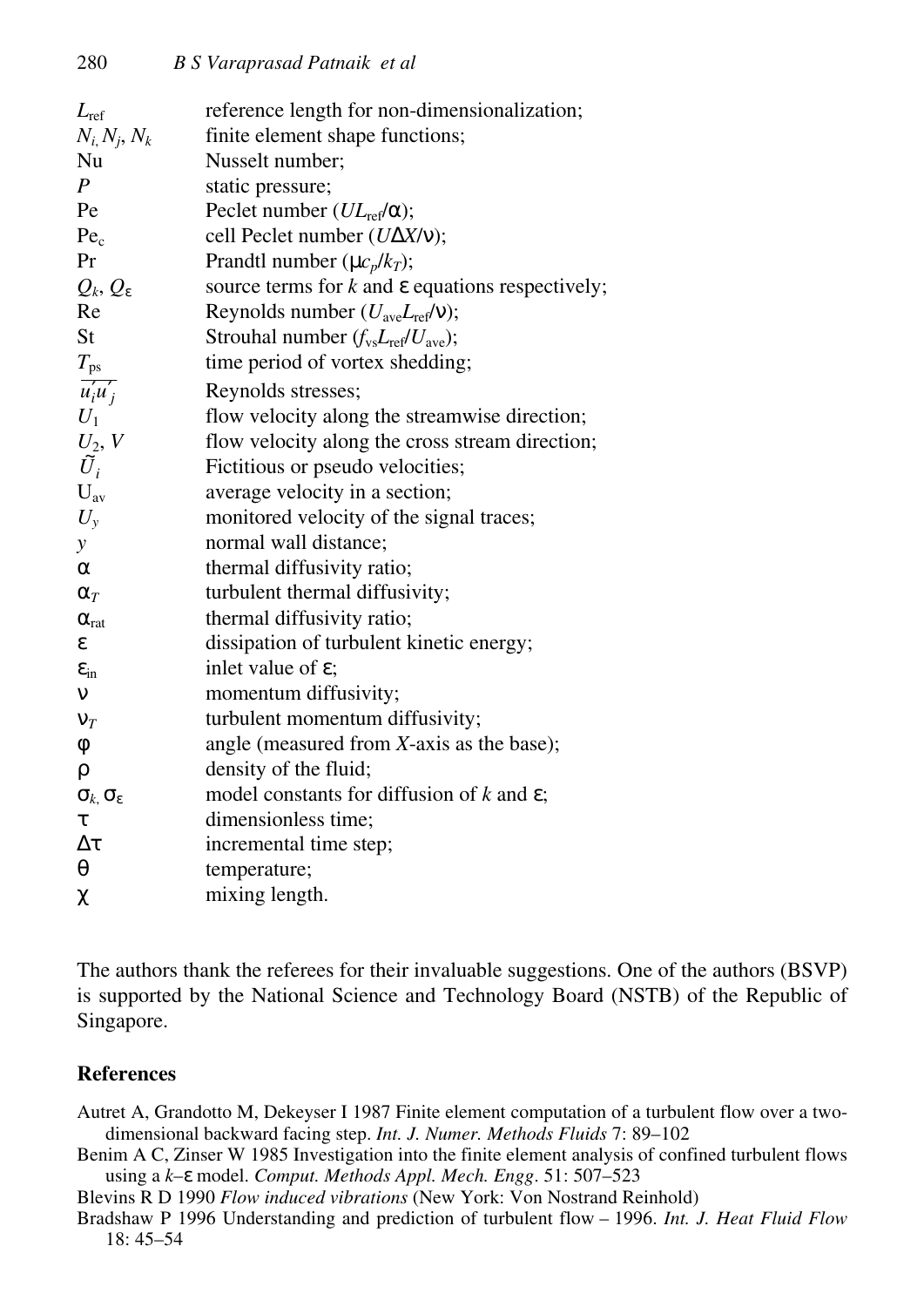- Braza M, Chassiang P, Ha Minh M 1986 Numerical study and physical analysis of pressure and velocity field in the near wake of a circular cylinder. *J. Fluid Mech.* 165: 79–130
- Chilukuri R 1987 Incompressible laminar flow past a transversely vibrating cylinder. *Trans. ASME J. Fluids Eng*. 109: 166–171
- Chorin A J 1968 Numerical solution of the Navier–Stokes equations. *Math. Comput*. 22: 745–762
- Collins R J 1973 Band width reduction by automatic renumbering. *Int. J. Numer. Methods Eng*. 6: 345–356
- Davis R W, Moore E F, Purtell L P 1984 A numerical and experimental study of confied flow around rectangular cylinders. *Phys. Fluids* 27: 46–59
- Denham M K *et al* 1975 A directionally sensitive laser anemometer for velocity measurement in highly turbulent flows. *J. Phys*. 8: 681–683
- Donea J, Ginliani S, Laval H, Quartapele 1982 Finite element solution of unsteady Navier–Stokes equations by fractional step method. *Comput. Method Appl. Mech. Eng*. 30: 53–73
- Dhaubhadel M N, Reddy J N, Telionis D P 1986 Penalty finite element analysis of coupled fluid flow and heat transfer for in-line bundle of cylinders in cross flow. *J. Non-linear Mech*. 21: 361– 373
- Durst F, Tropea C 1982 Flow over a two-dimensional backward facing step. *IUTAM symposium on structures of complex turbulent shear flows* (eds) R Dumas, L. Fulachier (New York: Springer), pp. 41–52
- Eaton B E 1987 Analysis of laminar vortex shedding behind a circular cylinder by computer-aided flow visualization. *J. Fluid Mech*. 180: 117–145
- Ferziger J H 1987 Simulation of incompressible turbulent flows. *J. Comput. Phys*. 69: 1–48.
- Fletcher C A J 1984 *Computational Galerkin methods* (New York: Springer-Verlag)
- Fujii M, Fujii T, Nagata T 1984 A numerical analysis of laminar flow and heat transfer of air to inline tube banks. *Numer. Heat Trans*. 7: 89–102
- Gresho P M 1990 On the theory of semi-implicit projection methods for viscous incompressible flow and its implementation via a finite element method that also introduces a nearly consistent mass matrix Part 1: Theory, *Int. J. Numer. Method Fluid* 11: 587–620
- Gresho P M, Chan S T, Lee R L, Upson C D 1984 A modified finite element method for solving the time-dependent incompressible Navier–Stokes equations Part 1: Theory. *Int. J. Numer. Method Fluids* 4: 557–598
- Griffin O M, Votaw C W 1972 The vortex street in the wake of a vibrating cylinder. *J. Fluid Mech*. 51: 31–48
- Isomoto K, Honmd 1989 The effect of turbulent intensity on the reattachment process over a back ward facing step. *Trans. ASME J. Fluids Eng.* 111: 87–92
- Jones W P, Launder B E 1972 The prediction of laminarization with a two-equation model of turbulence. *Int. J. Heat Mass Trans*. 15: 301–314
- Karniadakis G M 1988 Numerical simulation of forced convection heat transfer from a cylinder in cross flow. *Int. J. Heat Mass Transfer* 31: 107–118
- Kelkar K M, Patankar S V 1992 Numerical prediction of vortex shedding behind a square cylinder. *Int. J. Numer. Method Fluids* 14: 327–341
- Kim J, Moin P 1985 Application of a fractional step method to incompressible Navier–Stokes equations. *J. Comput. Phy*s. 59: 308–323
- Kovacs A, Kawahara M 1991 A finite element scheme based on the velocity correction method for the solution of the time-dependent incompressible Navier–Stokes equations. Part 2: Applications. *Int. J. Numer. Method Fluids* 13: 403–423
- Kovasznay L S G 1949 Hot wire investigation of wake behind cylinders at low Reynolds numbers. *Proc. R. Soc.* A198: 174–190
- Krishne Gowda Y T 1996 finite element simulation of flow past tube banks with heat transfer. Ph D Thesis, Indian Institute of Technology, Chennai, India
- Lam C K G, Bremhorst K 1981 A modified form of *k*–ε model for predicting wall turbulence. *Trans. ASME, J. Fluids Eng*. 103: 456–460
- Launder B E, Massey T H 1978 The numerical predictions of viscous flow and heat transfer in tube banks. *Trans. ASME J. Heat Transfer* 100: 565–571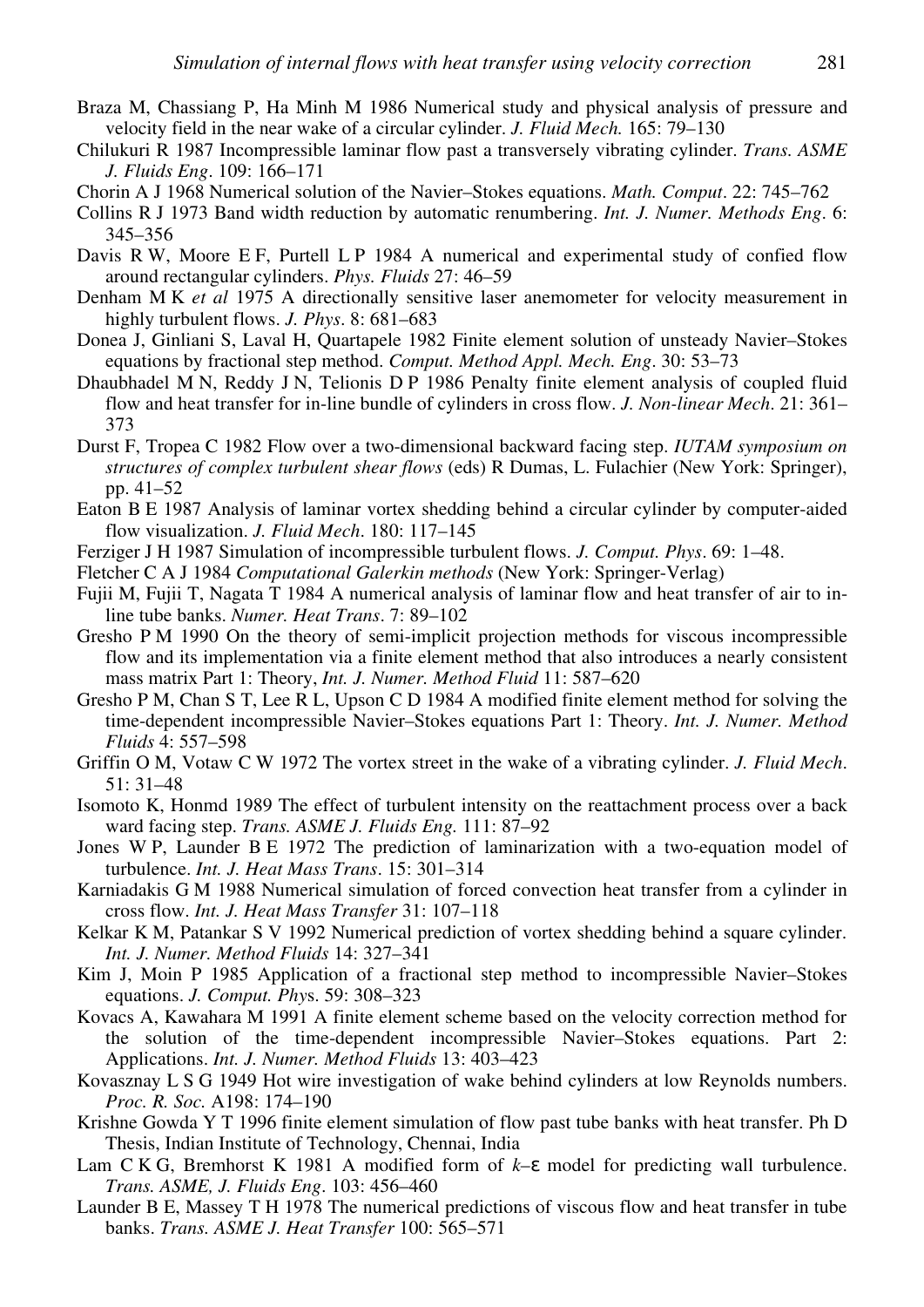- Launder B E, Sharma B L 1974 Application of the energy dissipation model of turbulence to the calculation of flow near a spinning disc. *Lett. Heat Mass Trans* 1: 131–145
- Launder B E, Spalding B E 1972 *Lectures in mathematical models of turbulence* (London: Academic Press)
- Leschziner M A 1993 Computational modelling of complex turbulent flow expectations, reality and prospects. *J. Wind Eng. Ind. Aeroyn*. 46&47: 37–51
- Li H, Kottke V 1999 Analysis of local shell side heat and mass transfer in the shell and tube heat exchanger with disk and dough nut baffles. *Int. J. Heat Mass Transfer* 42: 3509–3521
- Marvin J G, Huang G P 1998 Status and future directions for turbulence modelling. *Sadhana*, 23: 481–503
- Mukhopadhyay A, Biswas G, Sundararajan T 1992 Numerical investigation of confined wakes behind a square cylinder in a channel. *Int. J. Numer. Method Fluid* 14: 1473–1484
- Nallasamy M 1987 Turbulence models and their applications to the prediction of internal flows: A review. *Comput. Fluids* 15: 151–194
- Natrajan R 1992 A numerical method for incompressible viscous flow simulation. *J. Comput. Phys*. 100: 384–395
- Ökajima A 1982 Strouhal number of rectangular cylinders. *J. Fluid Mech*. 123: 379–398
- Ökajima A 1990 Numerical simulation of flow around rectangular cylinders. *J. Wind Eng. Indian Aerodyn*. 33: 171–180
- Patnaik B S V 1994 *Finite element analysis of flow past bluff bodies with heat transfer*. MS thesis, Indian Institute of Technology, Chennai
- Patnaik B S V 1998 *Finite element analysis of flow past a circular cylinder and two cylinders in tandem: influence of vibration, buoyancy.* Ph D thesis, Indian Institute of Technology, Chennai
- Patnaik B S V, Seetharamu K N, Aswatha Narayana P A 1996 Simulation of laminar confined flow past a circular cylinder with an integral wake splitter plate involving heat transfer. *Int. J. Numer. Method. Heat Fluid Flow* 6: 65–81
- Patnaik B S V, Aswatha Narayana P A, Seetharamu K N 1999a Numerical simulation of vortex shedding past a circular cylinder under the influence of buoyancy. *Int. J. Heat Mass Transfer* 42: 3495–3507
- Patnaik B S V, Aswatha Narayana P A, Seetharamu K N 1999b Numerical simulation of laminar flow past a transversely vibrating circular cylinder. *J. Sound Vib*. 228: 459–475
- Perkins H C, Leppert G 1964 Local heat transfer coefficients on a uniformly heated cylinder. *Int. J. Heat Mass Transfer* 7: 143–158
- Perry A E, Chong M S, Lim T J 1982 The vortex shedding behind two-dimensional bluff bodies. *J. Fluid Mech*. 116: 77–90
- Ramaswamy B, Jue T C, Akin J E 1992 Semi-implicit and explicit finite element schemes for coupled fluid/thermal problems. *Int. J. Numer. Methods Eng*. 34: 675–696
- Ravikumaur S G 1988 *Finite element analysis of convective heat transfer and heat exchangers*. Ph D thesis, Indian Institute of Technology, Chennai
- Ravisankar M S 1991 *Finite element analysis of turbulent flows with heat transfer*. MS thesis, Indian Institute of Technology, Chennai
- Ren G, Utnes T 1993 A finite element solution of the time-dependent incompressible Navier–Stokes equations using a modified velocity correction method. *Int. J. Numer. Methods Fluids* 17: 349– 364
- Roshko A 1993 Perspectives on bluff body aerodynamics. *Int. J. Wind Eng. Ind. Aerodyn*. 49: 79– 100
- Rodi W 1982 Examples of turbulence models for incompressible flows. *AIAA J*. 20: 872–879
- Rodi W 1984 *Turbulence models and their applications in hydraulics – A state of the art review*. 2nd edn. IAHR (Delft:)
- Sa J Y, Chang K S 1991 Shedding patterns of near wake vortices behind a circular cylinder. *Int. J. Numer. Methods Fluid* 12: 463–474
- Segarlind L J 1984 *Applied finite element analysis* (New York: Wiley)
- Srinivas M 1994 *Finite element analysis of internal flows with heat transfer* Ph D thesis, Indian Institute of Technology, Chennai